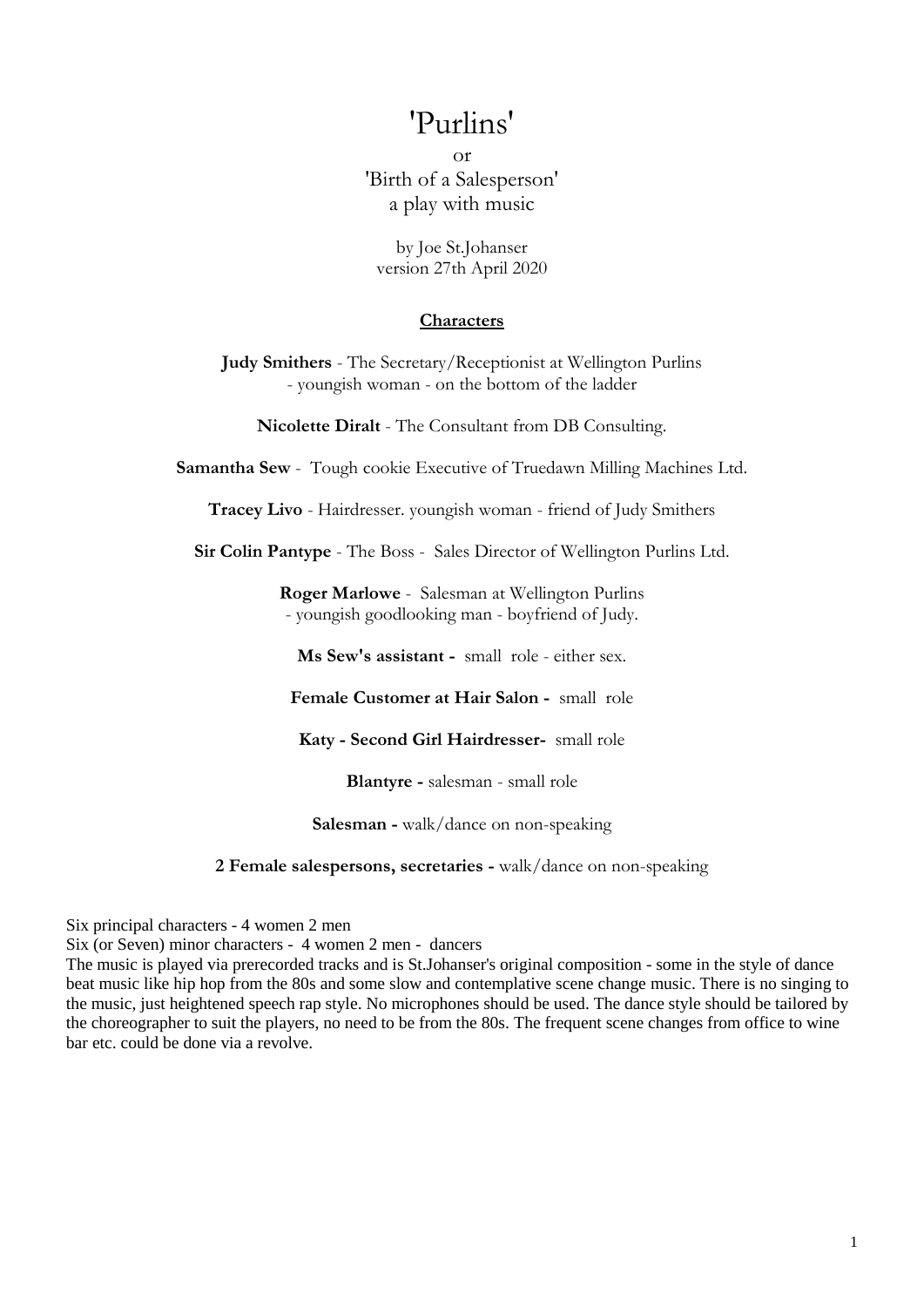#### OVERTURE MUSIC

# *Act 1*

#### **Scene 1- The Office at Wellington Purlins Ltd.**

*Lights up on an early Monday morning in 1984 - at Wellington Purlins Ltd - a small manufacturing firm just off the M4. The monthly sales meeting. 3 salesmen dance round a whiteboard waiting for the meeting to start. 2 female secretaries flit dancing back and forth with tea and biscuits, fixing whiteboards and arranging chairs - no singing just heightened speech rap style (and dance).*

# MUSIC 1- SALES DANCE 1

ALL Another bright day at Wellington Purlins Purlins They hold up our buildings buildings But they don't sell themselves Ha So we have to do it We do indeed do it And now we must meet to talk About it And hear who Sir Colin will drop In it In it

*Sir Colin dances in*

# SIR COLIN PANTYPE

Good morning team. I've just had the latest sales figures and they're looking rather poor. To get your year end bonuses. You'll have to do much more. Pull your socks up.  $AI.$ The same old refrain We'll hear it again Socks up Socks up

*All mime the meeting in dance, 3 salesmen(all men!) present their results with large sheets of paper pinned on whiteboards in mime as the rest sit and listen (still dancing). Secretaries help with whiteboards. Each time a salesman finishes there is brief applause.*

# END MUSIC AND DANCE

#### SIR COLIN PANTYPE

And in conclusion gentlemen let me remind you - no sales no jobs - no jobs no take home pay. So you really need to pull your socks up. Thank you.

*brief applause, the meeting breaks up, secretaries pack up whiteboards and clear coffee cups.*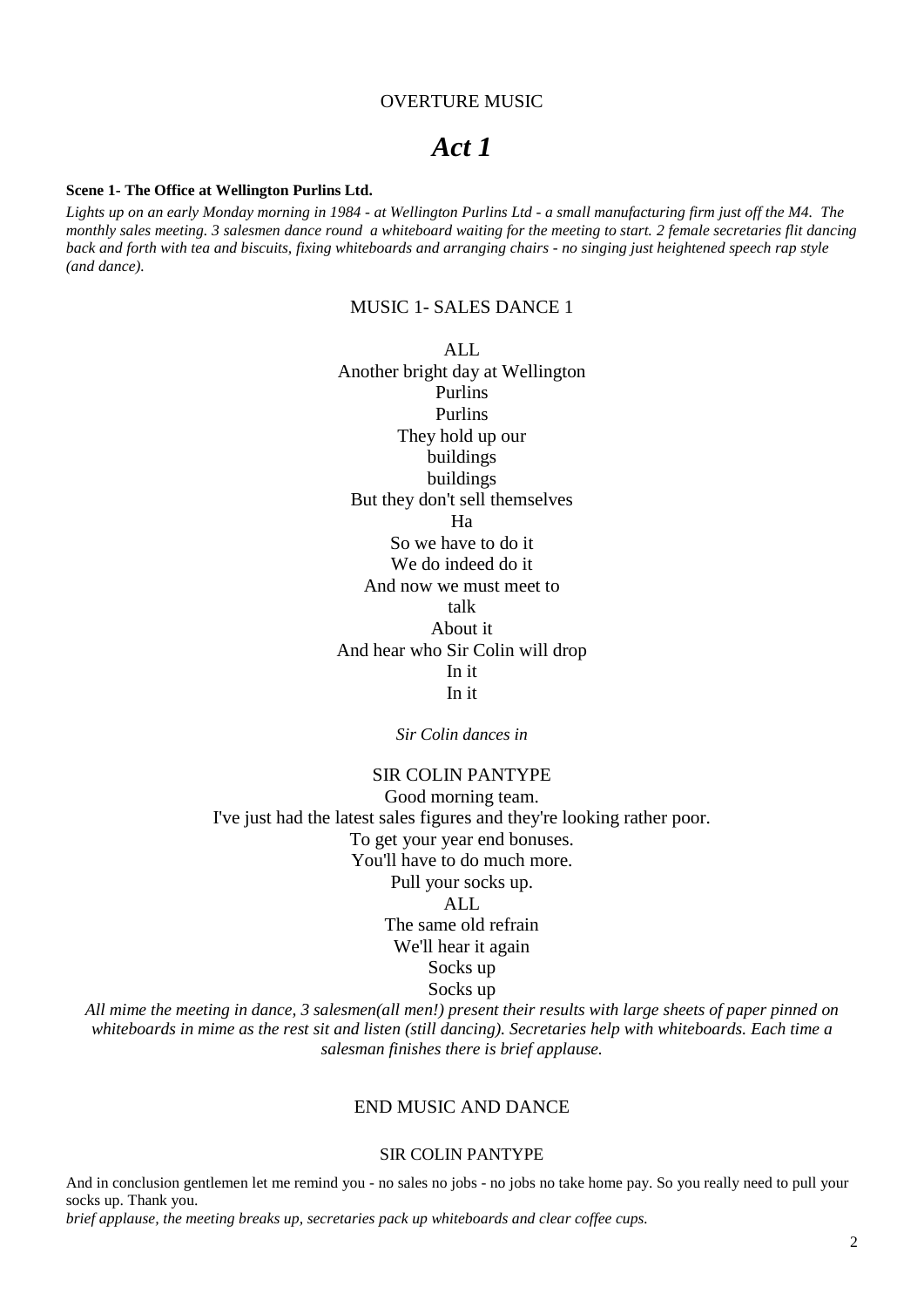# BLANTYRE

Excellent meeting as usual Sir Colin.

#### SIR COLIN PANTYPE

Thank you Blantyre. At least one of you is on the ball. Selling is a serious business. No sale, no business, no jobs.

#### BLANTYRE

Yes Sir. Nice of you to say so. I've got new leads for the large purlins from Cheneys Builders.

#### SIR COLIN PANTYPE

Well get on it. Let's hope your lead turns into a sale. The order book is too thin. We're down to 3 months production and then it falls off a cliff.

#### BLANTYRE

Yes Sir. I'll get on it.

## SIR COLIN PANTYPE

The building industry has to be made to know that our purlins are the best and they've got to buy them - light gauge, cold rolled steel section to die for. Factory roofs love to be supported by our excellent purlins. A Wellington purlin supported roof will not fall down. Isn't that so?

#### BLANTYRE

Yes Sir. Of course Sir. I'll definitely get straight on it. *Blantyre moves away to get staight on it. Sir Colin spots Roger Marlowe.*

#### SIR COLIN PANTYPE

Ah Marlowe. The blue-eyed wonder boy. We're all hoping you can save the day again. Get over to your female admirer at Truedawn and see if you can expand out business there.

#### ROGER MARLOWE

Yes Sir Colin I'll do that.

#### SIR COLIN PANTYPE

You did very well indeed with that first contract but there has been no movement since then. I'm sure the steely-eyed Ms. Sew and the Truedawn company can take more of our excellent quality purlins.

#### ROGER MARLOWE

I hear that Ms. Sew is planning to open a new factory on the old Truedawn site. She'll be needing purlins I'm sure to hold the roof up. Might as well take ours. Ha Ha.

*fade down as lights fade rapidly*

Might as well take ours.

*blackout just after music starts* MUSIC 2 - SCENE CHANGE

#### **Scene 2- Ms. Sew's Office at Truedawn Milling Machines.**

*As the lights come up we see Ms. Sew behind her executive desk and her assistant standing taking instructions. The office is ultra modern and high class. Ms. Sew is dressed quietly but powerfully as a senior executive. She piles papers into the assistant's hands.*

MS. SEW

One more.

#### ASSISTANT

Yes maam.

#### MS. SEW

And one more. That's the lot. Got it? Good - then get on with it.

#### ASSISTANT

Yes maam.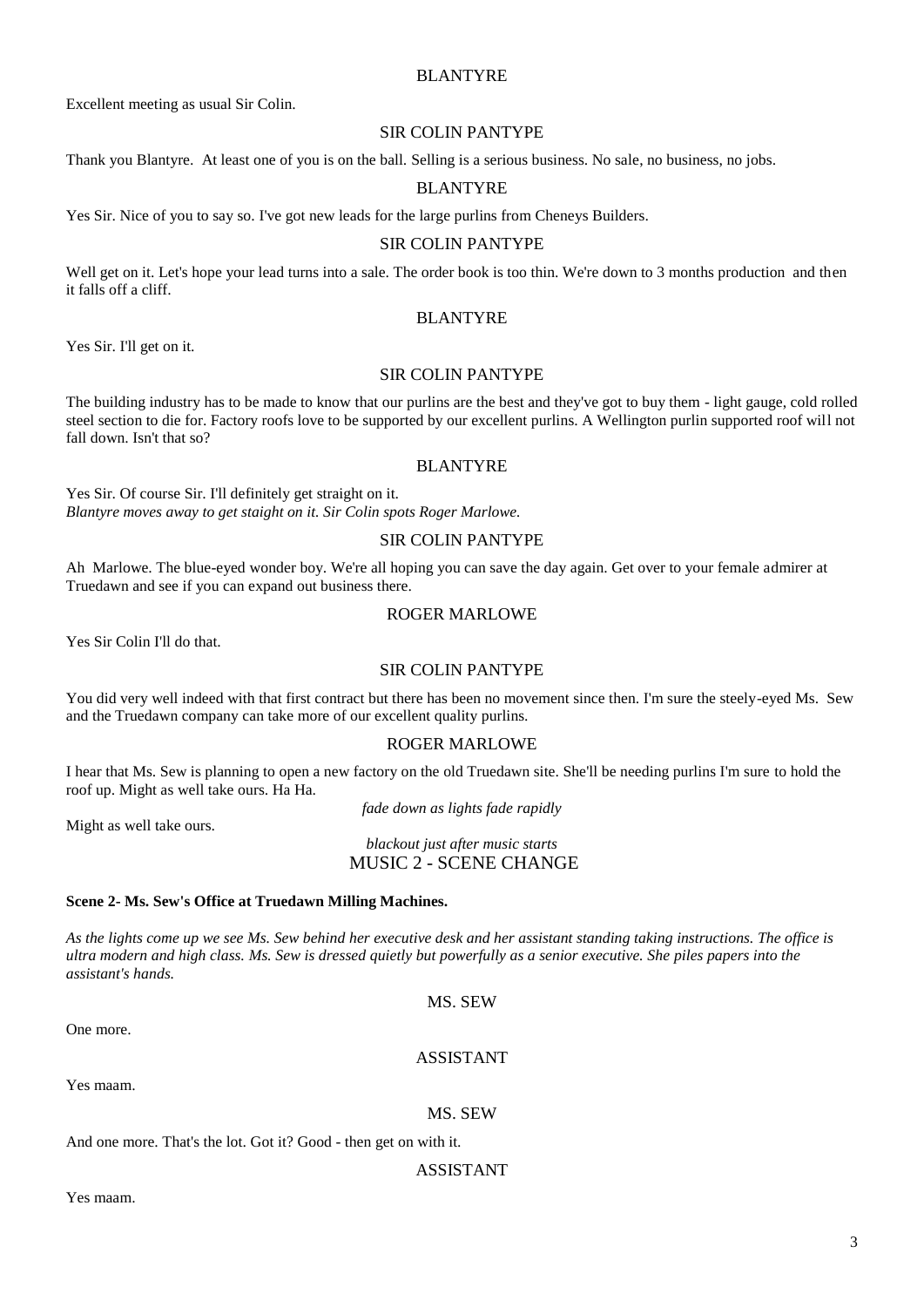# MS. SEW

And get it right this time - I can't abide sloppiness from my staff. As you know.

# ASSISTANT

Yes maam.

#### MS. SEW

And show my beautiful young salesman in. I've kept him waiting just long enough I think.

#### ASSISTANT

Yes maam. *exits*

*Roger enters- he is well dressed, bright and chirpy. A charming young man but alas not well endowed in the brain department.*

#### ROGER MARLOWE

Ah Ms. Sew. Good morning. Lovely morning today. I always look forward to coming to see you. Makes my job a pleasure.

#### MS. SEW

*gently seductive -* Good morning.

#### ROGER MARLOWE

It's good of you to see me. All is well with our deliveries I hope. I checked before I came and the works assured me that all is on time and up to spec.

#### MS. SEW

*stands and moves to Roger.* Always a pleasure my dear Roger. I've been thinking about you.

#### ROGER MARLOWE

Oh really - good things I hope..

#### MS. SEW

Very good things. Yes.

### ROGER MARLOWE

Good, excellent. I heard you berating your assistant as I came in. Has she been getting on your bad side?

#### MS. SEW

My assistant enjoys a little berating now and then. I'm rather good at knowing what people are thinking. I have lots of empathy for my fellow creatures feelings. It's my strongest point. Believe me she wouldn't be happy without it.

#### ROGER MARLOWE

Well I for sure wouldn't want to get on your bad side.

# MS. SEW

Now that's not going to happen is it? We get on so well.

#### ROGER MARLOWE

Yes we do don't we. Definitely a warm feeling between us I'm glad to say.

#### MS. SEW

Warm yes.

#### ROGER MARLOWE

Have you tried that hairdresser I recommended yet? Friend of a friend says its really good and I know you like to have your hair looking good. As a matter of fact its looking very good at the moment.

#### MS. SEW

Thank you for that charming compliment.... so sweet of you.....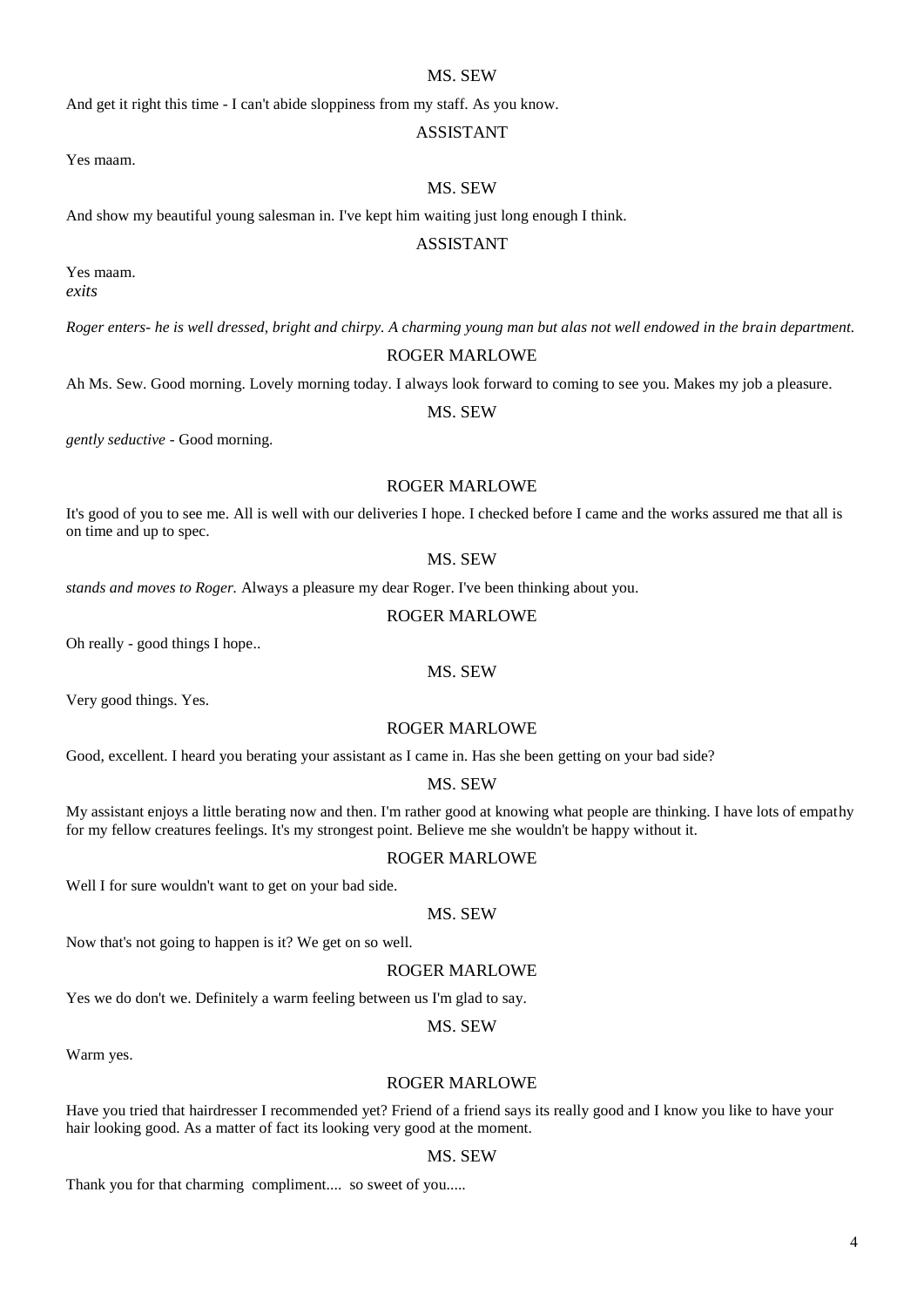As a matter of fact I'd like to invite you to dine with me. Just the two us. We can talk business and then get to know each other a little better don't you think. It's been a while since we met and I gave you that order, but we've hardly spent any time together.

#### ROGER MARLOWE

Oh really - well that would be lovely. When were you thinking of?

MS. SEW

I thought tonight or tomorrow.

#### ROGER MARLOWE

*Roger however is strongly lacking in empathy .*

Can't do tonight I'm afraid. I'm taking out my new girlfriend. Her name is Judy - I think I am in love. She's a secretary at Wellington. A lovely creature - young and fresh as a daisy. She's a real sweetie. Prettiest woman I've met for ages.

*Ms. Sew is surprised and shocked that she is surprised - a very rare situation for her. She reacts with suppressed fury then sudden ice. Roger fails to notice Ms Sew's reaction- he blunders on.*

I don't know why I didn't notice her before.

*She turns her back; letting silence hang between them*.

It's funny how you can see someone every day and not really notice them....

*silence*

Er - how about tomorrow?

*More silence from Ms Sew.*

Er - are you not feeling well? Can I get you anything?

*More silence.*

I'll come back at a better time. *he exits*

#### MUSIC 3 - FOR MS SEW

#### MS. SEW

*speaks free style over the music background* 

Damn! Damn! Oh damn! Damn him and his silly girlfriend!

> I'm the one that's silly. Silly old woman Jilted again.

Surely he's not seen my real age? No one else ever has. I keep my real age secret Or else they call me witch And throw a stone.

He just doesn't see me as desirable. Or even see me at all!

I remember this pain so well END MUSIC *fade down as lights fade rapidly*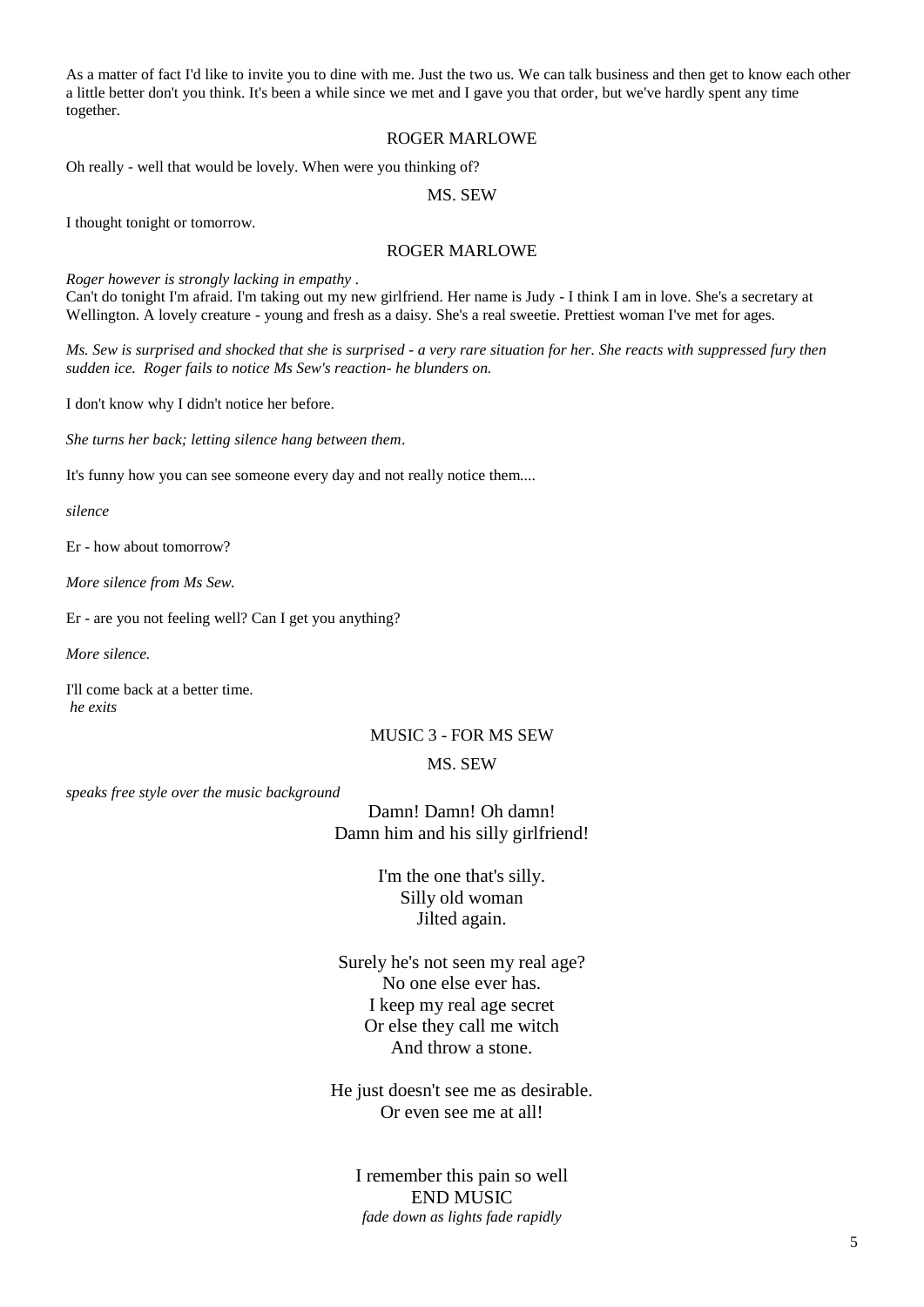# I feel so lonely I could die. *go to black*

# MUSIC 4 - SCENE CHANGE

#### **Scene 3- The Office at Wellington Purlins Ltd.**

*A nice quiet morning at Wellington Purlins Ltd We see a typical small office/reception area. Judy Smithers enters before music finishes and hangs up her coat. She is dressed as a lower class office worker in a floral print dress. She hums/sings happily- all is well in her little world. She picks up the phone and dials a number.*

#### JUDY SMITHERS

Tracey? Yes it's Judy... how's the head? *[laughs]* What do you think of Roger? Not bad eh?....He's a salesman... here at Wellington ... Yes....Look can I come in for a cut and blow dry at lunchtime? I can pay this time..... Yes really, I got paid yesterday ....Yes I'll tell you all about it. See ya.

*[puts phone down and begins the task of opening the post at her desk She tosses the junk mail into a waste bin and reads the other letters briefly before putting them into the relevant tray. One letter causes her to start].*

Ouch - that's terrible - how could she? We tried so hard to fulfil that last order.

#### *[picks up phone]*

Roger you better get up here straight away and see this. Yes it's really really urgent I think. Sorry about last night... No it's not your fault... Sorry sorry... Yes well I did warn you about my drink capacity...Yes well it's limited as you discovered...Well I did warn you...Oh shut up - the dry cleaner will sort that out...Look just get up here will you.

#### *[put phone down dials another number]*

Sir Colin it's Judy... Judy Smithers?... secretary to you and Roger Marlowe.... Marlowe? Your salesman for the Truedawn project....Yes just opened the post - Truedawn have cancelled us... No it's in the letter. I'll get Marlowe to bring it up to you right away...Yes sir... No sir.....of course sir.

*[puts phone down]*

And three sodding bags full sir to you you daft old git - thanks for nothing.

| [Roger Marlowe enters the office.]          |                                                                                                              |
|---------------------------------------------|--------------------------------------------------------------------------------------------------------------|
|                                             | <b>ROGER MARLOWE</b>                                                                                         |
| Hello sweetheart, what's the panic?         |                                                                                                              |
|                                             | <b>JUDY SMITHERS</b>                                                                                         |
| Good morning Roger - take a look at that.   |                                                                                                              |
| [Roger swiftly peruses the letter]          |                                                                                                              |
|                                             | <b>ROGER MARLOWE</b>                                                                                         |
| That's terrible!                            |                                                                                                              |
|                                             | <b>JUDY SMITHERS</b>                                                                                         |
| I know.                                     |                                                                                                              |
|                                             | <b>ROGER MARLOWE</b>                                                                                         |
| Really awful!                               |                                                                                                              |
|                                             | <b>JUDY SMITHERS</b>                                                                                         |
| I know.                                     |                                                                                                              |
|                                             | <b>ROGER MARLOWE</b>                                                                                         |
|                                             | I'm sunk - this means I'll get the sack. I'll have to move back in with my parents- and I've only just left! |
|                                             | <b>JUDY SMITHERS</b>                                                                                         |
| I didn't know that - how old are you Roger? |                                                                                                              |

# ROGER MARLOWE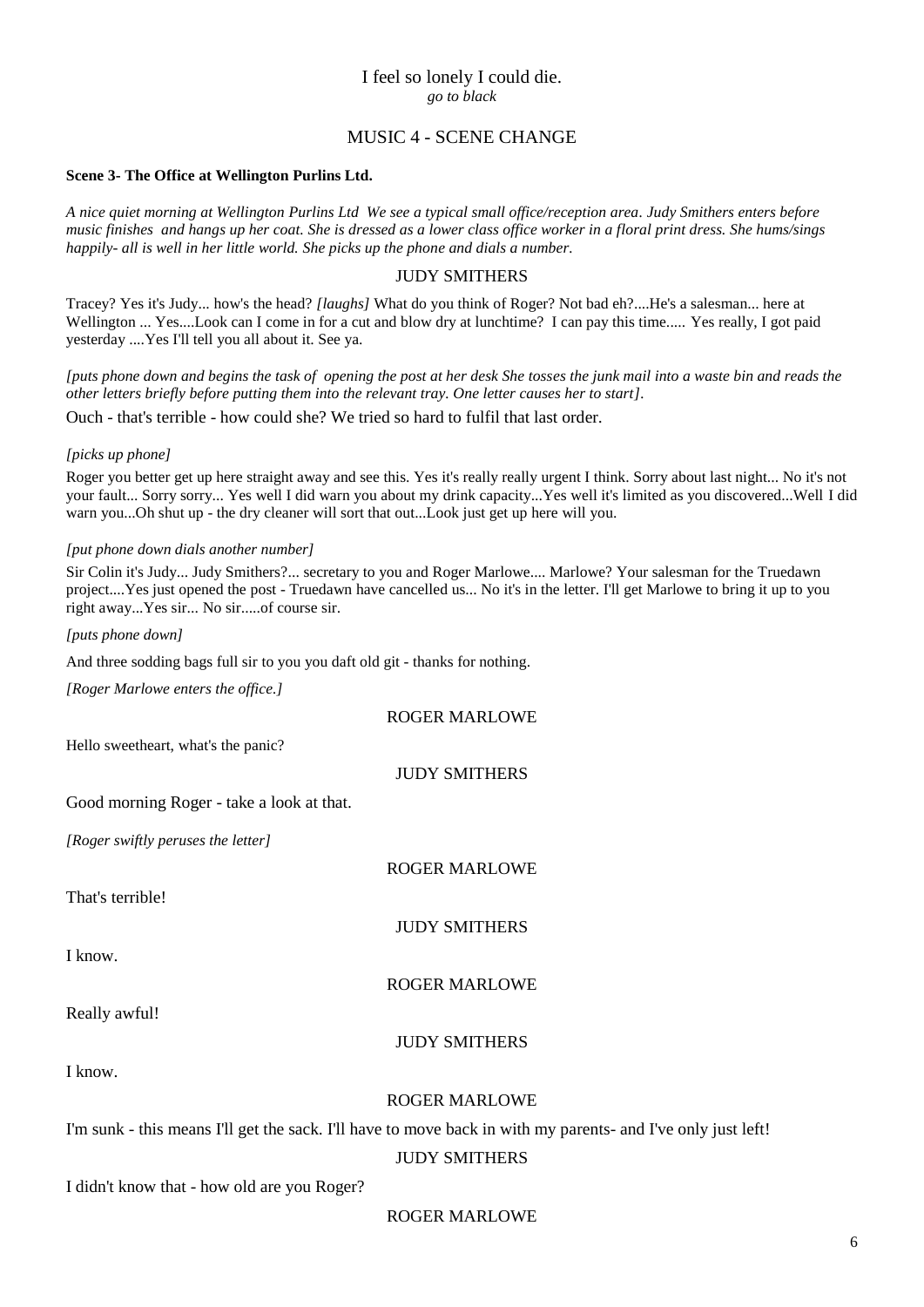Thirty two. The firm can't stand it - it's nearly half our output. It was the biggest order ever. And I made it.. Everybody thought I was marvellous. I've hardly made any others since. Now old Sir Colin will sack me. He'll have to sack half the staff. You'll probably get the sack..

*[pause]* 

#### JUDY SMITHERS

Unless we do something about it... you're the salesman - do some selling or something.

## ROGER MARLOWE

Do some selling - yes.

*[pause]*

I'm not a very good salesman - so my mother keeps telling me. *(weak laugh).* Some people said that Ms Sew at Truedawn only gave me the order because she fancied me.

# JUDY SMITHERS

Perhaps she still does. Do some selling. Get on the phone.

#### ROGER MARLOWE

I thought she was keen on me. She asked me to dinner. I told her I couldn't do yesterday because of our date.

# JUDY SMITHERS

Oh dear. Did you mention me - your new girlfriend? To the woman that fancied you and asked you out to dinner? *(pause)*Not much thought for her feelings there. A little lacking in empathy don't you think?

# ROGER MARLOWE

That was the word she used - apparently she has lots of it....

Oh Judy I think I've had it! The Truedawn order was the firm's biggest order for years - it's more than half our order book. Everybody's going to be made redundant. That bitch at Truedawn Ms. Sew. What does she have to go and do that for? Our stuff was good - we deliver on time.

*pause*

# JUDY SMITHERS

So I'm to be made redundant.

*pause*

Now that I've just bought my little house and taken out a mortgage. They'll foreclose on me. I shall lose my deposit. It took me ten years to save that. Scrimping and pinching and not getting my hair done.

*pause*

# ROGER MARLOWE

I'm so sorry. It must be something I've said or done to Ms. Sew. Mentioning you. Or somebody else. I can't think what. There's nothing wrong with our stuff is there? We've delivered on time and to spec for the last six months solid. Sir Colin hasn't been to see her has he? He'd upset a saint - and she's no saint - more of a devil.

#### JUDY SMITHERS

Don't mention the devil. Talk of the devil and he appears. We need an angel. A guardian angel. I had a guardian once, after I was orphaned. She wasn't exactly an angel but she saw I was looked after.

# ROGER MARLOWE

I remember. You told me you never knew your parents... poor thing.

# JUDY SMITHERS

Long time ago.

# ROGER MARLOWE

Yes we need a guardian angel,... an avenging angel to hang Ms Sew by her bra strap till she changes her mind.

# JUDY SMITHERS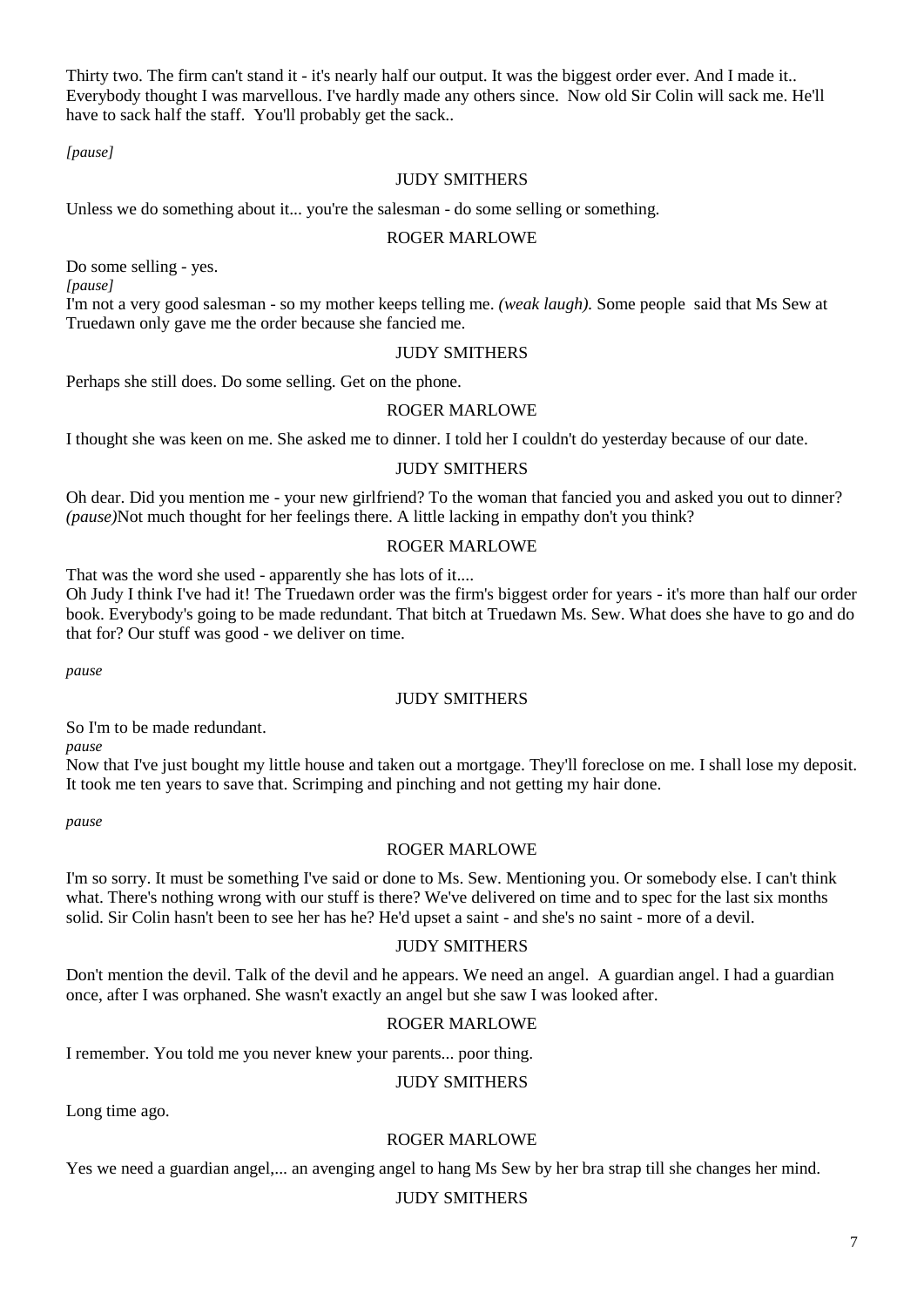Calm down Roger. Violence won't help. Unless it's murder. If she were somehow to die then all should be well shouldn't it? It's only her decision I suppose.

#### ROGER MARLOWE

Must be - she calls all the shots at Truedawn.

*pause*

# ROGER MARLOWE

So that's it - I just have to kill her.

# JUDY SMITHERS

Oh do calm down. I need to think. You need to get on to her and find out what the problem is.

*she dials a number and hands Roger the phone*

Here - now do a bit of selling. You're the salesman. You can do it.

#### ROGER MARLOWE

Ms. Sew? This is Roger Marlowe... Marlowe... from Wellington Purlins...Yes ... about your cancellation letter... I wonder if we could meet and discuss the ...

*jerks the phone from his ear*

She's hung up on me!

*pause*

Now what do we do?

# JUDY SMITHERS

Murder the only option then? No I'm sorry. It's not funny is it? Not for you ... not for me.

*pause mood change*

I saved for years... and now I shall lose my little house and have to rent somewhere. I can't save up for another ten years I just can't.

#### ROGER MARLOWE

She is a devil!

*A blinding flash of light as the door opens and Nicolette Diralt enters suddenly - one moment she is not there and the next she appears*

NICOLETTE DIRALT

Hello.

# JUDY SMITHERS

Good morning. How can I help you?

# NICOLETTE DIRALT

To see Sir Colin at 10.00. Nicolette Diralt from DB Consulting.

# JUDY SMITHERS

Please take a seat.

*phones Sir Colin*

A Nicolette Diralt to see you sir, from DB Consulting... He won't be a moment. I'll take you up in a second. Can I get you a cup of coffee? How do you like it?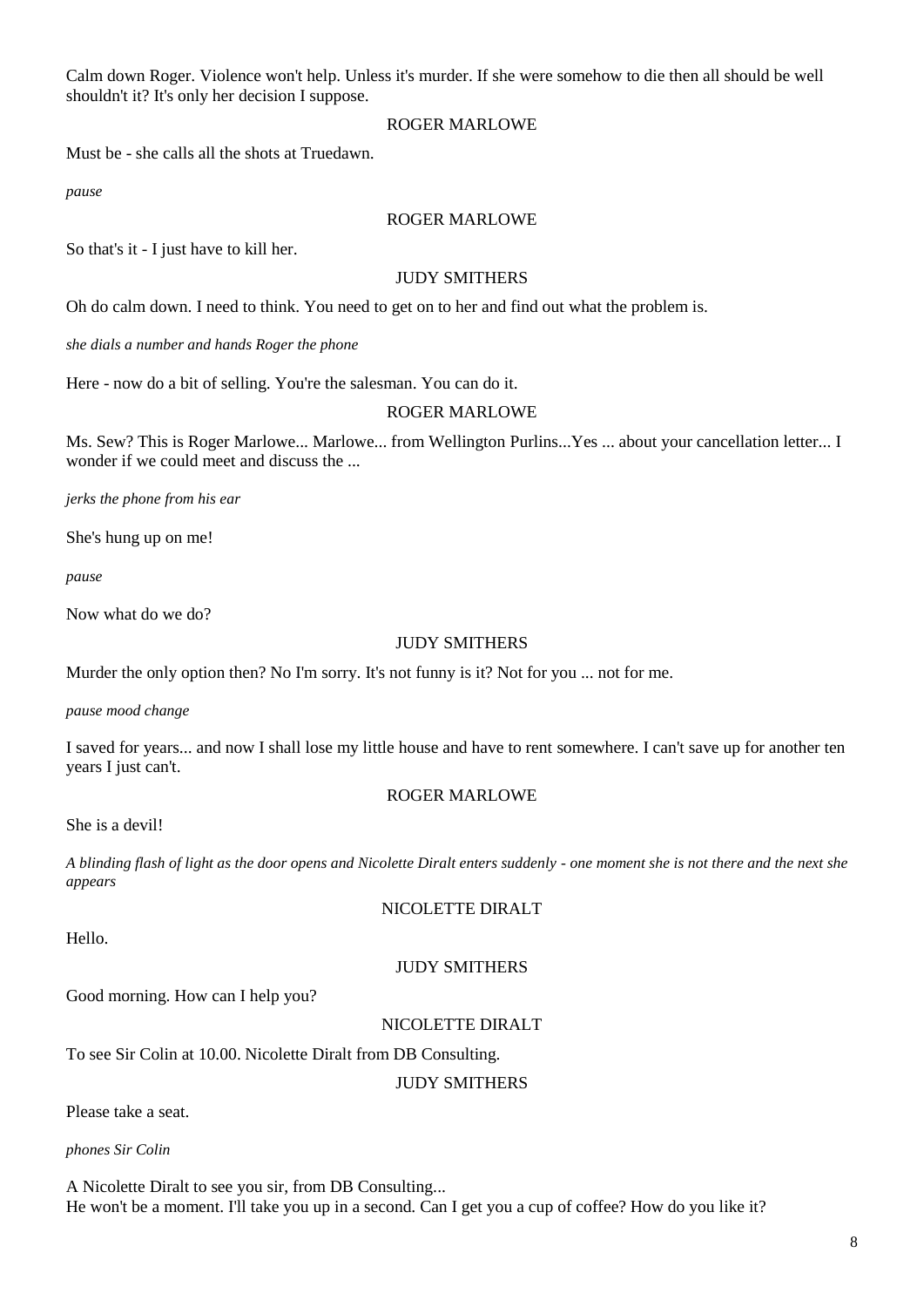## NICOLETTE DIRALT

Sir Colin tells me you pride yourselves on your coffee. I'm looking forward to trying it. I like it hot as hell and black as the devil and sweet...

# ROGER MARLOWE

As an angel?

# NICOLETTE DIRALT

Naturally.

*Judy exits via the other entrance to get coffee*

*Pause*

#### ROGER MARLOWE

What kind of consulting do you do? Not sales and marketing by any chance?

#### NICOLETTE DIRALT

That is part of our offering but our speciality is general problem solving and PR. You have a public relations problem; we fix it. We're very good at it. We're a long established firm and we work at the highest level with international clients.

# ROGER MARLOWE

Do you have a client list?

#### NICOLETTE DIRALT

Yes of course. Prominent clients you may remember. Some of them world leaders. Colonel Gaddafi of Libya was a long standing client enjoying excellent public relations for years until he unfortunately dispensed with our services. Then his public relations took a turn for the worse.

Ex US President Bill Clinton was another who called on us when he hit a little PR problem with his young female intern. Remember the blue dress with the stain? I'm very proud of our line there. *[in accent]* 'I did not have sex with that woman!' Remember that? A masterpiece. That was my line.

#### ROGER MARLOWE

I'm impressed. 'I did not have sex with that woman' - wow - that was a masterpiece. Yes... Well we have a general problem that needs solving. A problem in spades! I don't know if it's PR or not... You could raise the Truedawn contract with Sir Colin - if he doesn't raise it with you first. We would do anything to fix that problem.

#### NICOLETTE DIRALT

Anything?

#### ROGER MARLOWE

Oh yes. I personally would sell my soul to save that contract.

#### NICOLETTE DIRALT

Really? ...That is most interesting.

*Sir Colin enters via the other entrance*

#### SIR COLIN PANTYPE

Ms Diralt? Do come on up. My secretary seems to have disappeared.

#### NICOLETTE DIRALT

A pleasure to meet you Sir Colin. She's just making me coffee exactly how I like it.

#### SIR COLIN PANTYPE

Good.

*They exit- after a brief moment Judy returns - she has given the coffee to Nicolette.*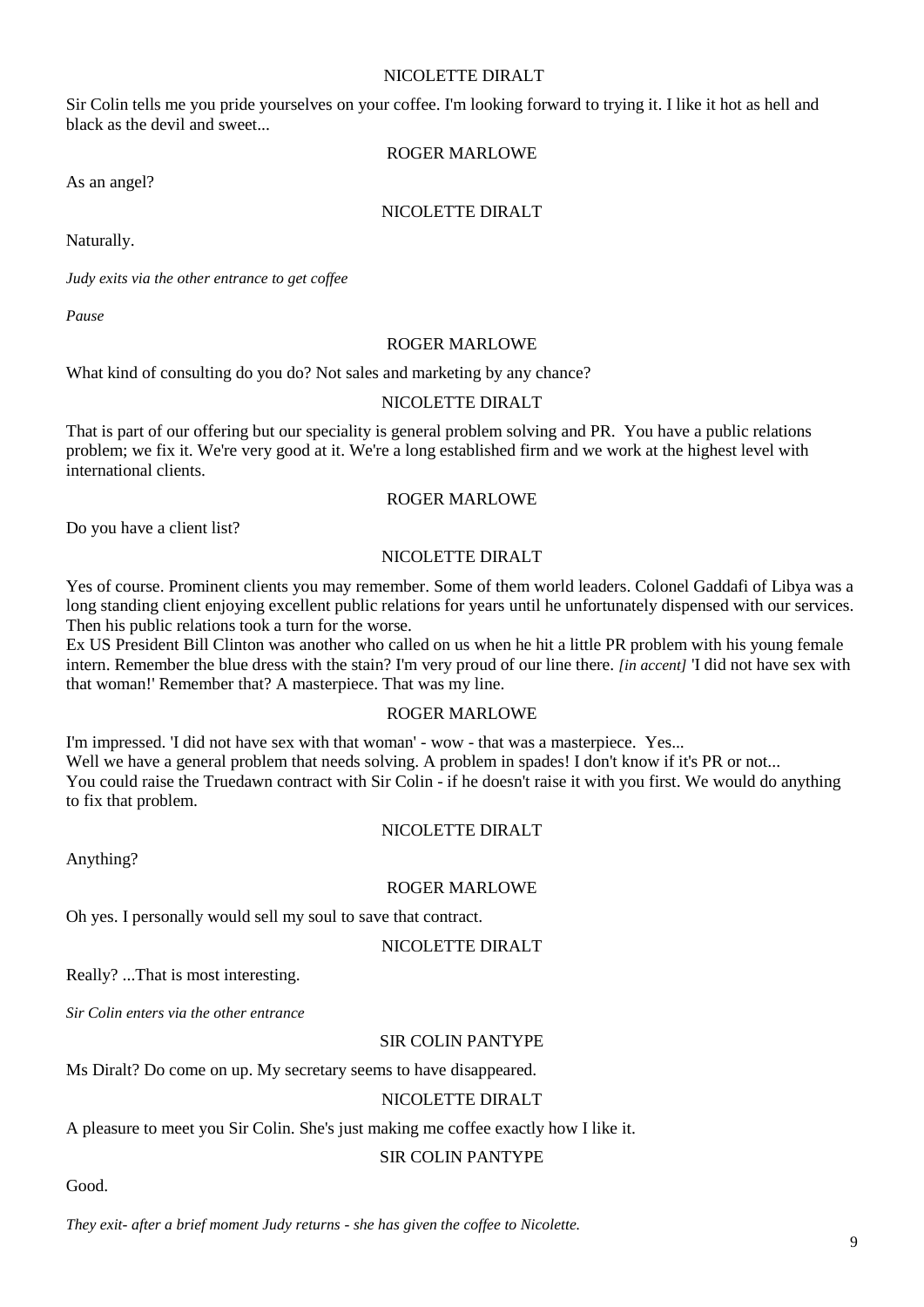#### ROGER MARLOWE

That consultant may be the answer to our prayers. Her client list is very impressive. Colonel Gaddafi no less. Maybe she'll be tough enough to handle Ms Sew.

#### JUDY SMITHERS

We'd better get praying then. Who shall we pray to?

#### ROGER MARLOWE

Pray to the Gods of Business to uncancel our Truedawn contract and save all our jobs.

#### JUDY SMITHERS

I can't stop thinking about my little house. I love it so much. I can't bear the thought of going back to a tiny rented flat and a life of scrimping and saving to find another deposit before I draw my pension. Last time my savings only just kept in front of the house price rises... I'd give anything to avoid that again.

#### ROGER MARLOWE

Anything?

#### JUDY SMITHERS

Yes Roger. To avoid that fate. Anything.

*Blackout*

# MUSIC 5 - SCENE CHANGE

#### **Scene 4- A Hairdressing Salon.**

*Tracey Livo is fussing with Ms Sew who is having a hairdo. Ms Sew's hair is wet and she has a towel. There is a faint noise all through the scene from hair dryers, a radio etc.which the characters need to raise their voices to talk over.*

#### TRACEY LIVO

I love having a new customer. I aim higher. How did you get to know about us?

# MS. SEW

It was a business contact. Recommended you. Roger Marlowe - says he's a friend of yours. It's not much of a drive from the office and I thought I'd treat myself.

#### TRACEY LIVO

Yes I know Roger - boyfriend of a great friend of mine Judy Smithers. He did mention you might be coming in. Nice of him to recommend me.

#### MS. SEW

I felt like a change. Must be something in the air. Springtime.

#### TRACEY LIVO

It is rather warm for the time of year. All the birds are pairing up and building nests. Singing sexy songs to snare their mates.

#### MS. SEW

What a lovely thought. You're not a poet are you? That was a poetic thought.

#### TRACEY LIVO

As a matter of fact I do write poetry. Fancy you spotting that. I've been published too. Just the once but it was lovely.

MS. SEW

How nice.

#### TRACEY LIVO

Do you like poetry?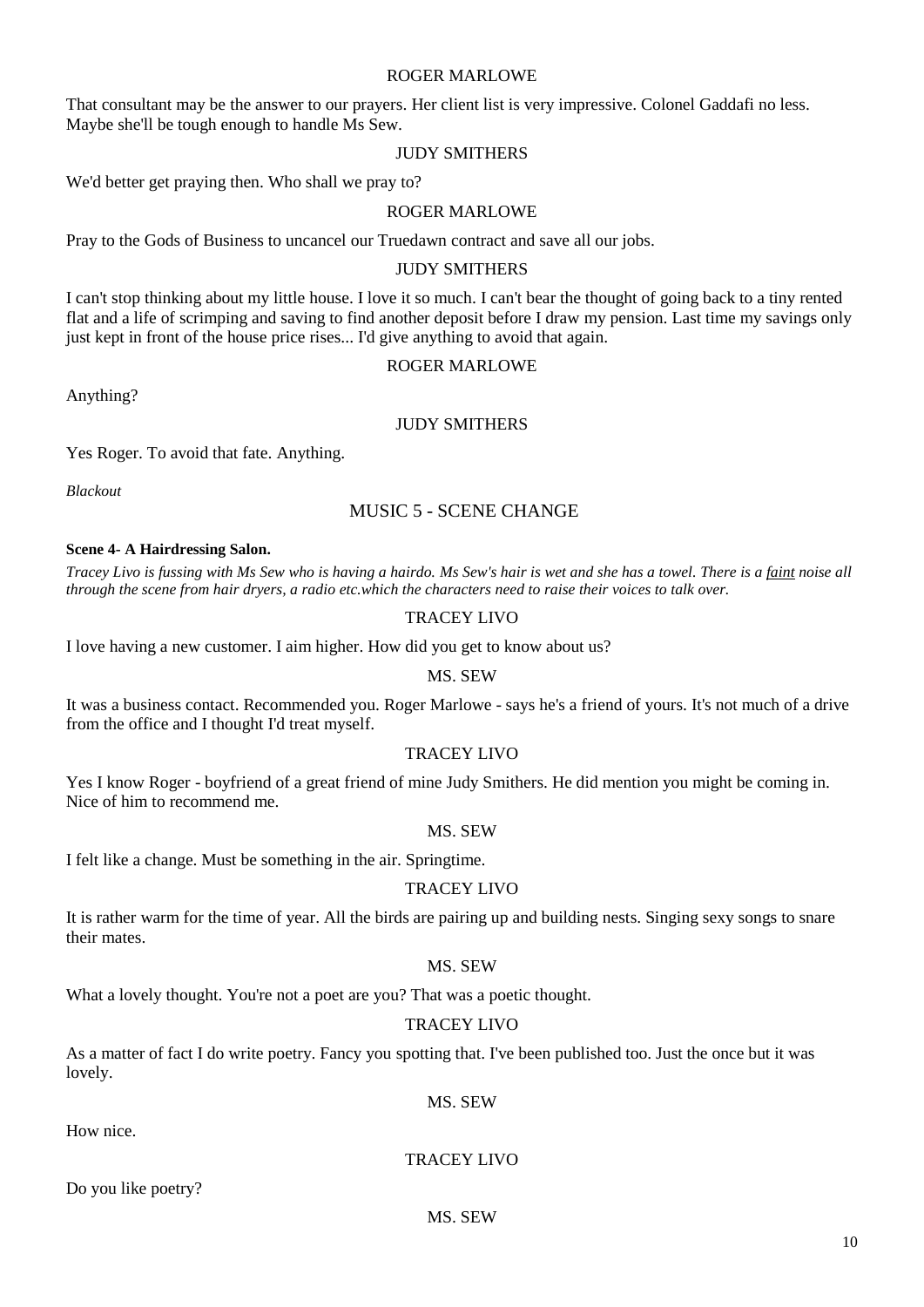Yes very much. As a matter of fact I write poetry too. I have been published but it was a long while ago.

#### TRACEY LIVO

Well there's a coincidence!

*Nicolette enters the salon- a flash of light - as Nicolette gets closer there is a big reaction from Ms Sew, who stands up and stares at her. Katy guides Nicolette to a hairdressing chair and starts on her nails.*

#### TRACEY LIVO

Good morning Ms Diralt. Nice to have to here again. Katy can do you now if you like. Have you two met already?

#### MS. SEW

No I don't think so. I'm sorry *(sits again)* I just had a sudden reaction. Perhaps we have met?

#### NICOLETTE DIRALT

No. Not as far as I know.

*the hairdressing and nail work begins. Tracey and Katy mostly talk to each other and ignore what their clients are saying to each other- so we have two conversations in progress at once. Hair dryer (hand activated by Tracey), towels and apparatus go on and off as the hairdressers busy themselves.*

#### TRACEY LIVO

*(on)* Planning your holiday this year?

# **KATY**

No - can't afford it - have to leave it - have a nice holiday in the local park! *(off)*

#### NICOLETTE DIRALT

I can't help noticing your reaction to me. It's as though we had something in common. Don't you think?

#### MS. SEW

It is odd. I'm sorry if I startled you. Are you sure we haven't met?

#### TRACEY LIVO

*(on)* That's a shame. I was thinking of going to Ibiza again - with my mate Judy. But it's not going to happen I think.*(off)*

#### NICOLETTE DIRALT

No I don't think so. I do know you I think. You're Ms. Sew aren't you? The executive at Truedawn Milling Machines?

MS. SEW

Yes.

#### NICOLETTE DIRALT

I'm Nicolette Diralt from DB Consulting. One of my clients is Wellington Purlins.

#### **KATY**

*(on)*Is she still with that boyfriend? He's got something that one.

#### TRACEY LIVO

Certainly has.*(off)*

#### MS.SEW

Oh. ... would you mind if we don't talk business. I'm having a break from business

#### NICOLETTE DIRALT

Of course not... It's clear you haven't seen me before but I have met that kind of reaction before. May I explain?

#### MS. SEW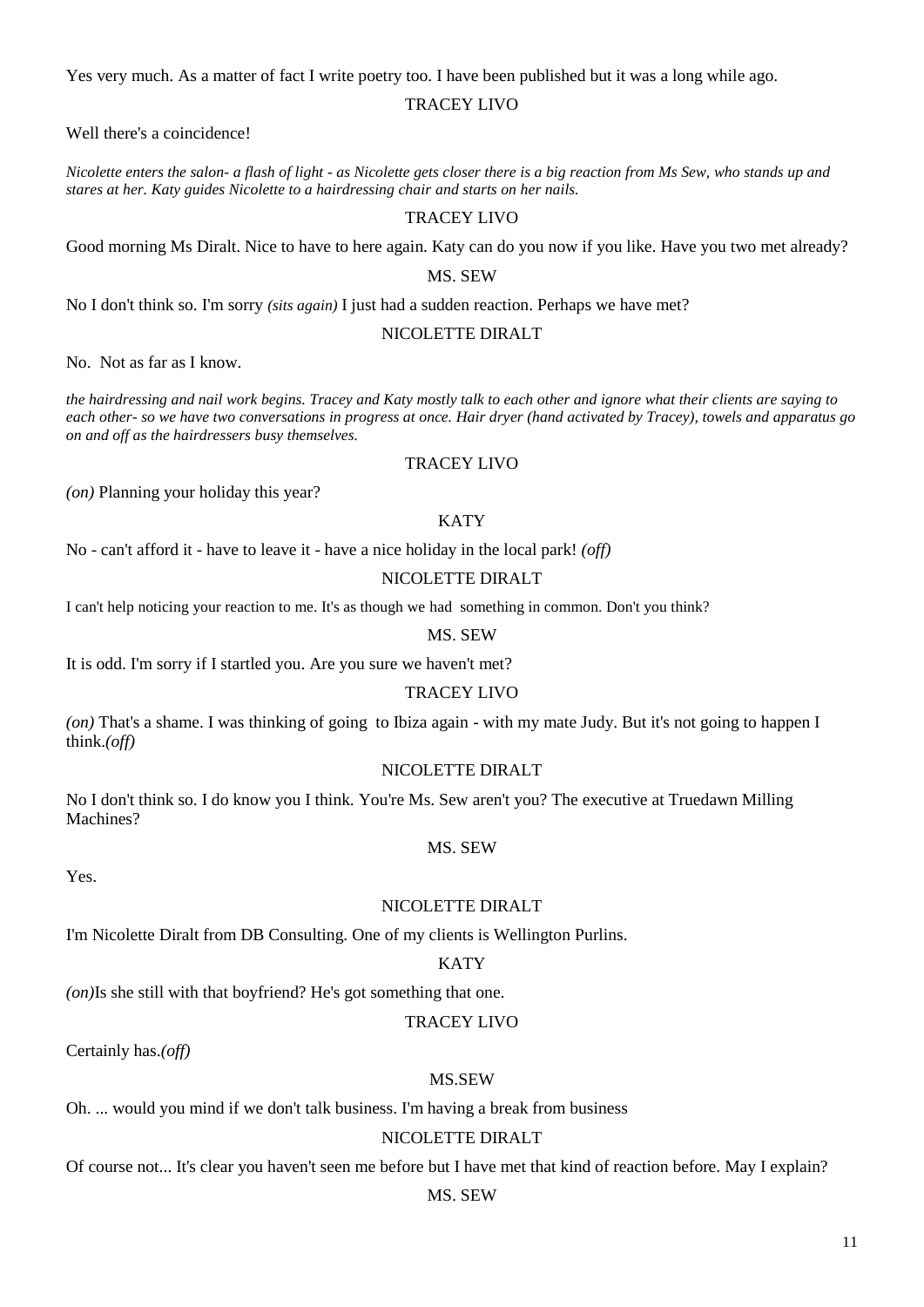It was odd. I'm still feeling it. Do go ahead.

#### **KATY**

*(on)*He makes me go all gooey. Strange cos he's a real dope.

# TRACEY LIVO

Don't be too hard on him - he does his best..*(off)*

# NICOLETTE DIRALT

Well... may I ask... are you often congratulated on looking very young for your age? I don't mean to be personal but I'm afraid this is rather personal.

# MS. SEW

How did you know that? I've had many remarks along those lines. I'm not complaining but I do seem to age rather well.

# NICOLETTE DIRALT

I have the same remarks addressed to me. You see we have that in common. I won't tell you how old I am but I'm much older than I look.

# **KATY**

*(on)*Roger the Dodger. I suppose he's a top salesman at his job...*(off)*

# MS. SEW

How odd. I too am much older than I look. We must be eating the right vitamins or something.

# TRACEY LIVO

*(on)*No he isn't really. Actually he's having a hard time at the moment...*(off)*

# NICOLETTE DIRALT

I'm not married. My guess is you're not married either.

# MS. SEW

A sad fact if one devotes oneself to the job. Perhaps it's the same with you. A consultant did you say? Tough assignments most of the time?

# NICOLETTE DIRALT

Yes indeed.

# TRACEY LIVO

How's that Madame? I think that looks really nice.

# MS. SEW

Lovely thank you.

# NICOLETTE DIRALT

Do you know that little wine bar just down the road? I'm going there for lunch after this. They do a very fine little lunchtime menu. Would you care to join me?

# MS. SEW

Well I must say I am intrigued by the physical reaction I got when I saw you. Not at all unpleasant but very profound. I think I can take time for a little lunch. I'll call my office.

# MUSIC 6 - SCENE CHANGE

# **Scene 5- A Wine Bar down the road from Wellington Purlins Ltd.**

*The wine bar is darkly lit with a cosy nook and a low table. A waitress buzzes about clearing glasses. Diralt and Sew enter, sit and order*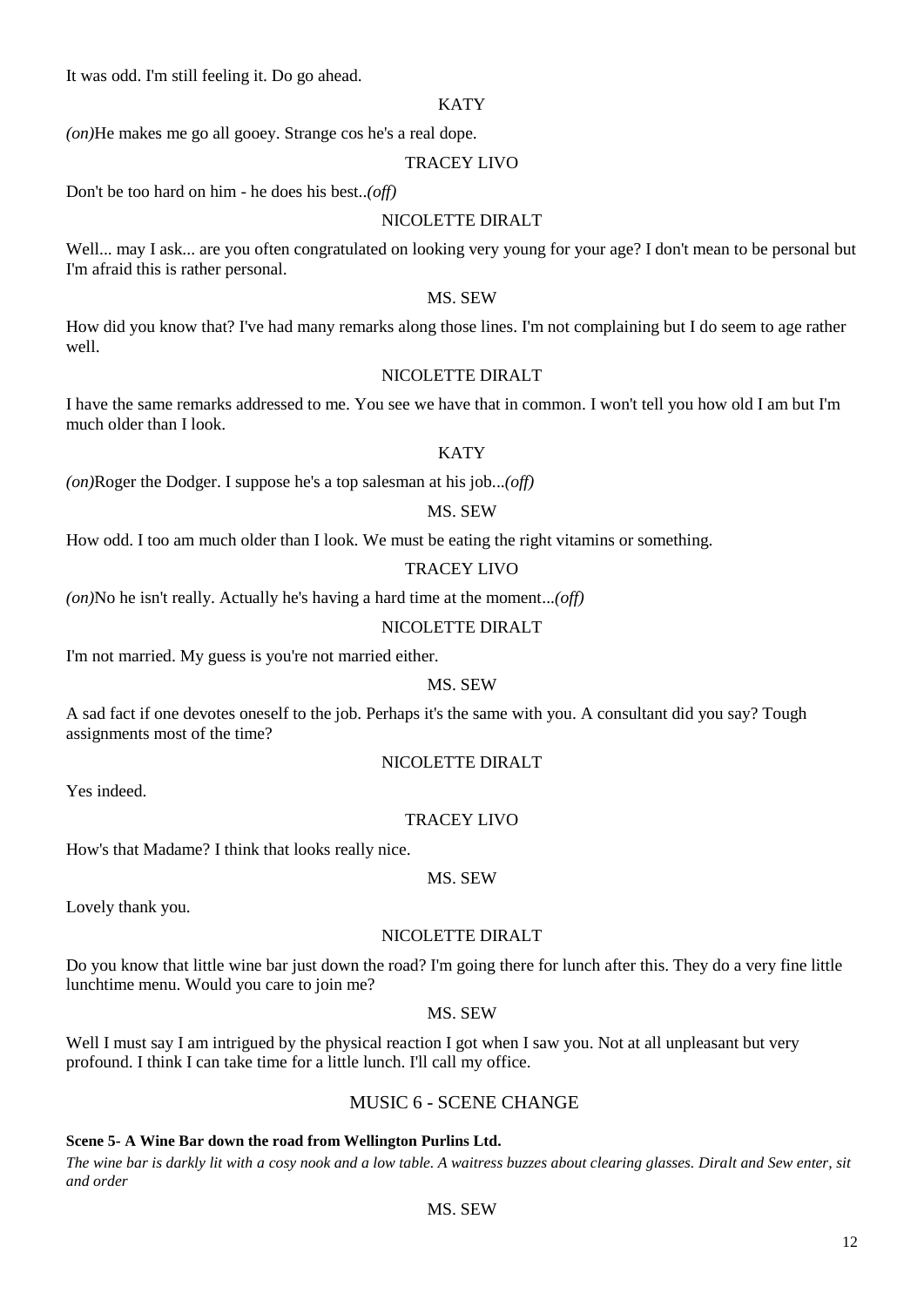I don't know why I've let you inveigle me into this little tete a tete. I've had to cancel my afternoon meeting. Never been known before. They'll all be amazed at the office. Wonder if I'm sickening for something...

#### NICOLETTE DIRALT

It's good of you to indulge me. Please don't get annoyed but I have a strong idea I know something about you. Something you probably have not recognised yet. It will be good for you to hear it from me - it's too hard working it out on one's own. I had a guardian angel when I discovered my true nature ... *(pause)*

- she was so helpful - that was a long time ago. Much longer than you could possibly realise... Yes.

#### MS. SEW

Well do go on - say whatever it is that's bugging you. I promise I won't take offence. I'm intrigued is the fact of the matter.

#### NICOLETTE DIRALT

Thank you. I need to lead into it. Its a delicate matter. You'll find it rather weird and improbable I'm afraid - but bear with me. A little background. Bear with me...

You've perhaps read recently of the discovery of the Denisovans?

#### MS. SEW

Denisovans. Is that how it's pronounced? Denisovans? Yes I think so. I keep up with science discoveries - the name rings a bell. Aren't they another type of human species - old bones found in a cave somewhere?

#### NICOLETTE DIRALT

Yes indeed. A cave in Siberia - bones from 50,000 years ago - specifically the finger bone of a young girl. The DNA showed that it was not Homo Sapiens, not Neanderthal but a new human species.... but a species that had interbred with Homo Sapiens... as had the Neanderthals. DNA test now show that many modern Europeans have a little bit of Neanderthal and a little bit of Denisovan in them. Some have more than others. *[pause]*

#### MS. SEW

Really? Denisovans - OK. So we have a little bit of Denisovan in us do we? Must account for my oddities.

# NICOLETTE DIRALT

 $Y_{\text{ex}}$ .

How about the discovery of the 'Hobbit' creatures - Homo Floriensis?

#### MS. SEW

I'm with you there too. Another human species - Homo Floriensis - very small like a little hobbit - found in Java wasn't it?

#### NICOLETTE DIRALT

Yes indeed - apparently became extinct 13000 years ago. Very recent.... Ever wondered if there might be more human species - ever wondered if they might not be extinct? Ever wondered if some of those mixed genes are still around in the human species?

#### MS. SEW

No not really. *pause*

#### NICOLETTE DIRALT

Well believe me there are. Many humans have just a few Neanderthal and Denisovan genes mixed in. That was discovered very recently and it helps to explain a bit. From my personal experince I can assure you that there is at least one more species or subspecies or mutant group or whatever. One more. *(pause)*

Not extinct. Still living. And not a million miles distant either.

(*pause)*

I've never had my DNA tested. I'm too frightened of the consequences. I don't want publicity. I don't want to be a freak. My guardian angel told me to be careful. Though there was no DNA testing when she told me. She was born in 1655 - she told me in 1829 - I lost touch with her a while ago - after she had had her child.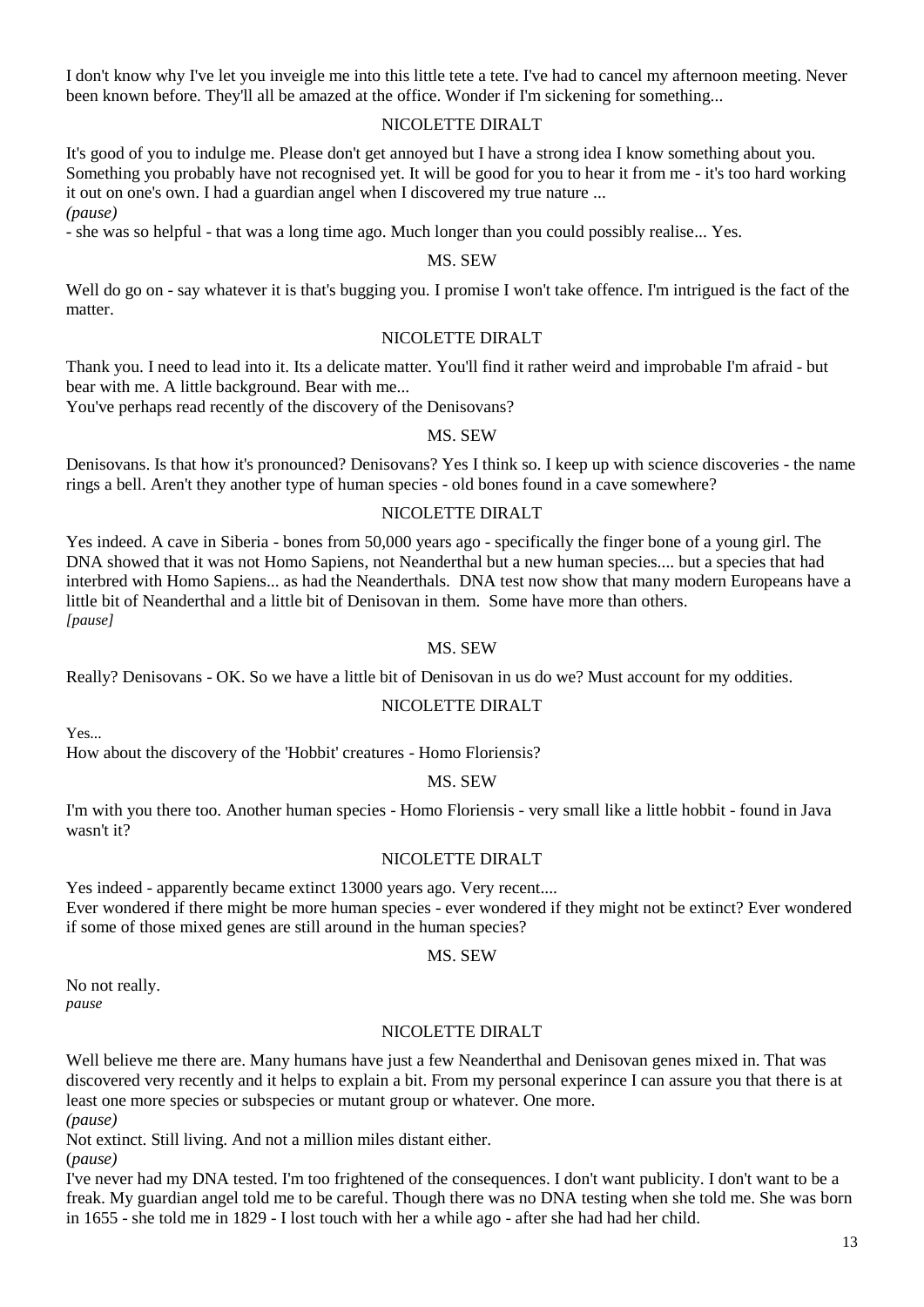*pause* How old are you?

That's very personal.

# NICOLETTE DIRALT

MS. SEW

I'm over 200 years old. How old are you?

MS. SEW

Good Lord!...

# NICOLETTE DIRALT

Well? *pause*

# MS. SEW

I don't let this out these days. I've learned not to. I'm 85.

# NICOLETTE DIRALT

Perhaps you begin to see? *pause*

# MS. SEW

Are you suggesting you might be one of these creatures... this subspecies or mutant group or whatever you call it...And I might be another? Is that what you're suggesting? *pause*

# NICOLETTE DIRALT

Oh yes.

# MS. SEW

Good Lord!... I've always wondered if there might be something different about me. The slow ageing.

# NICOLETTE DIRALT

Not being able to have children?

# MS. SEW

Yes - I'm not a virgin - I stopped taking precautions sixty years ago - no results. *pause*

# NICOLETTE DIRALT

We can have children. Its just a little more complicated than normal humans.

MS. SEW

Normal humans?

# NICOLETTE DIRALT

Yes normal Homo Sapiens. With us - the ones who are not normal - its just a little more complicated than normal humans.

# MS. SEW

Normal being Homo Sapiens? And the other ones?

# NICOLETTE DIRALT

Yes - and our lot... call us what you like. We don't have a scientific name - ha - as we are for very good reasons unknown to science.

*(pause)*

We survive - though there a very few of us - and have children - also very few. It's just a lot slower. I have no children yet but I hope to one day.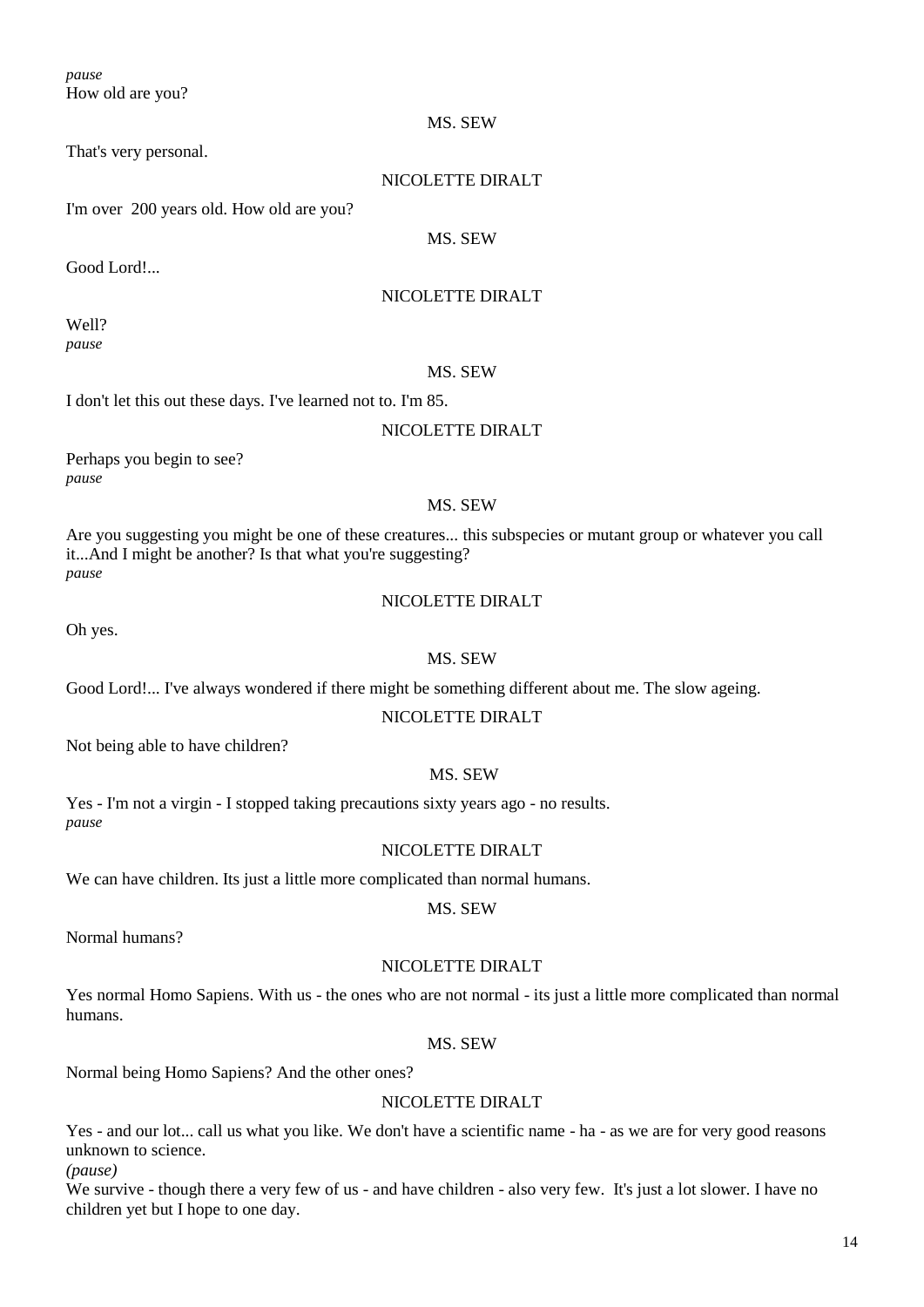We survive if we keep ourselves secret. Otherwise we burn as witches I'm afraid. *pause*

#### MS. SEW

Witches?

*(pause)*

Yes. I seem to have always known that I must keep myself secret - or risk bad things happening.

I'm surprised by what you've said - forgive me I'm still taking it on board - but in a curious way not so surprised.

# NICOLETTE DIRALT

There's more to say. One of our peculiarities. We are all female. Every one of us is female. Never a male... We need a male to produce a child - any normal homo sapiens human male will do - though there are some unusual requirements. Another peculiarity - we don't last long once we have had a child. Just a few years... My guardian angel lasted a mere 7 years after her baby. I found a good foster home for it. *pause*

No doubt you are an orphan.

# MS. SEW

Indeed. My foster parents didn't tell me but I worked it out recently. They are long dead. Apparently I had a guardian before they fostered me. She paid for my education but I never met her.

# NICOLETTE DIRALT

There's even more to say. Sorry to pile it on you so. I want a baby. My time is come. I've lived long enough. I want to have my child and die soon after.

I need help to do all this. You can help me. If you will.

Have another drink and have a little think.

Ha ha. Sorry. I've been waiting a long time to get all this off my chest.

*[pause]*

I have a plan for all this. You know Roger? He is a possible male in my scheme.

MS. SEW

Yes.

# NICOLETTE DIRALT

The vibrations are all good.

*pause - spotlight on Nicolette as she speaks a soliloquy to audience over music* MUSIC 7 - Nicolette's Music

> Never a male born among us Pure sisters in our oneness My time has come My day nearly done END MUSIC I must have my baby

# MS. SEW

I owe you a debt for telling me all this. I need to think about it. But I'll help you if I can.

# MUSIC 8 - SCENE CHANGE

# **Scene 6- A Hairdressing Salon.**

*Tracey Livo is blowdrying the hair of one of her clients.*

*[dryer off]*

# TRACEY LIVO

# I think that's about the right length.

*[dryer on]*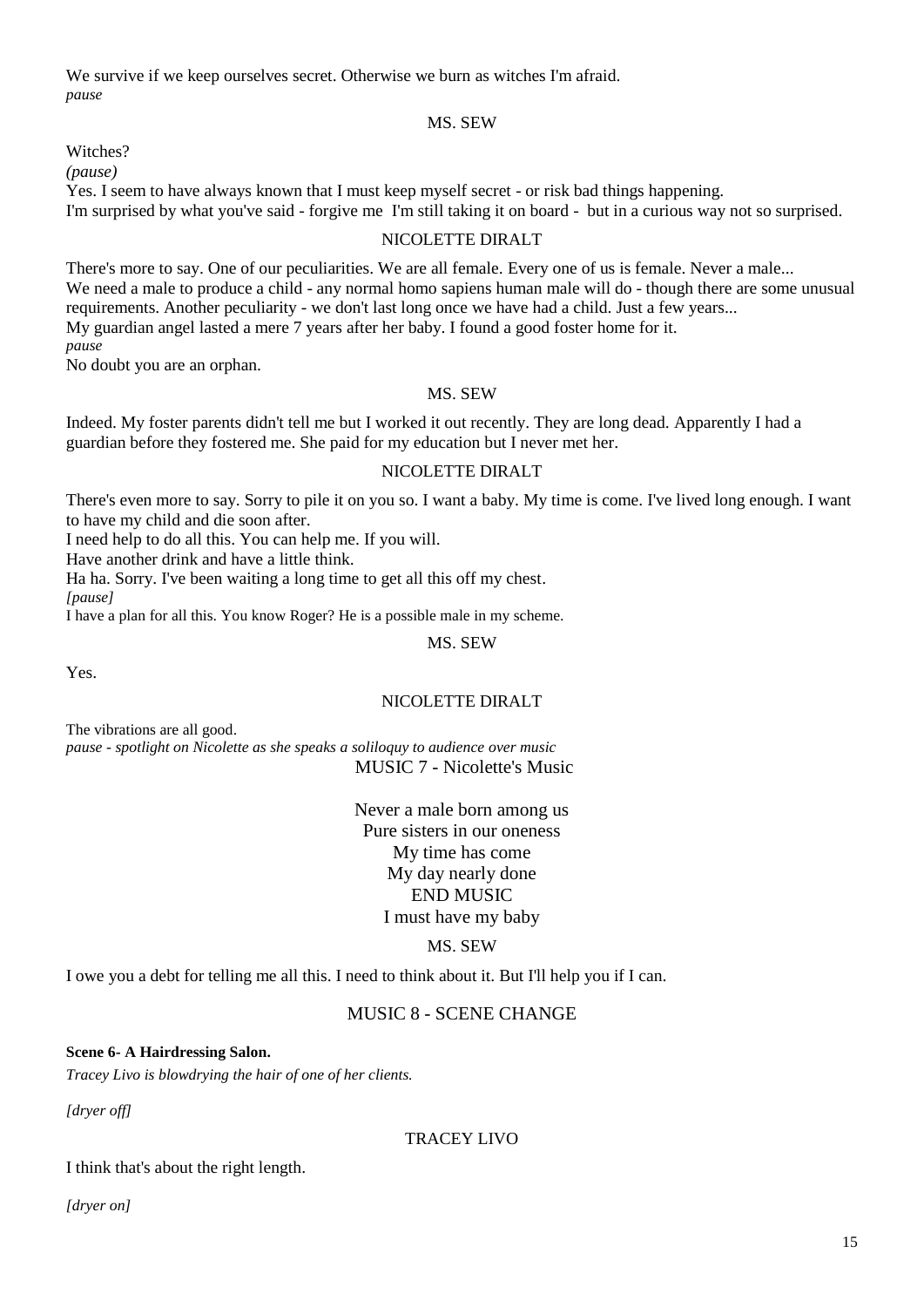# **CUSTOMER**

*[over the noise of the blow dryer]*

I think it's a little too short

*[dryer off]*

# TRACEY LIVO

# Well we can leave it next time

*[dryer on]*

# **CUSTOMER**

*[over the noise of the blow dryer]*

That's what you said last time. I really think it's a little too short.

*[Judy enters and takes a seat. Tracey waves to her ] [dryer off]*

# TRACEY LIVO

Mmmmm. Very good. Lovely.There now all done. Next time as usual? *[dryer on]*

# **CUSTOMER**

*[over the noise of the blow dryer]*

I really do think it's a little too short.

*[drier off, customer stands, is primped, pays with notes, tips, then leaves, meanwhile]*

# TRACEY LIVO

There that's lovely. Looks marvellous. Thank you. Hello Jude how are you? Just in time as usual.. I'll do you now then we can go to lunch at the wine bar.

# JUDY SMITHERS

Hello Trace.

# TRACEY LIVO

God you look miserable. What's the matter with you? Roger the Dodger not working out? God you do look terrible. What on earth is the matter?

# JUDY SMITHERS

Sorry. Sorry sorry. It's my job. I shall be made redundant. Sorry.

*[she begins to sob quietly, Tracey comforts her]*

# TRACEY LIVO

There there. You poor thing. Sit down. What's all this about?

# JUDY SMITHERS

Sorry. We've just lost a big contract. If we can't get it back the firm will have to sack a lot of people - including me I'm pretty sure. Sorry.

# TRACEY LIVO

You poor thing. What will you do?

# JUDY SMITHERS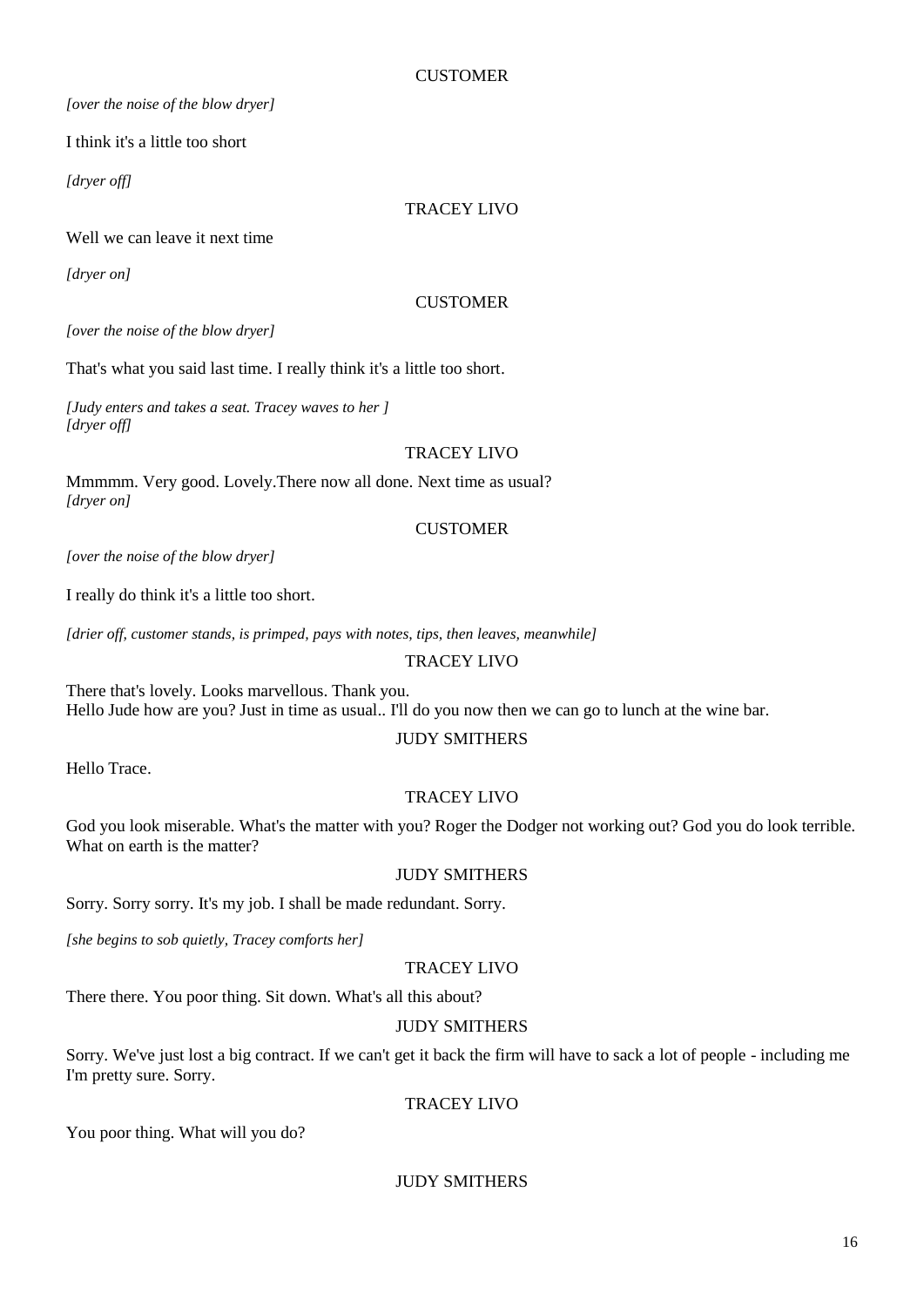I don't know. I'm pushed to pay my mortgage as it is. I'll have to move. I'm racking my brains. It's Roger's client. But he's so hopeless.

*[Nicolette enters the salon- a flash of light - and takes a seat]*

# TRACEY LIVO

Hi there. I'll be with you in a minute. Just a minute Jude. *[tidies and cleans the chair and pops out for a moment]*

# NICOLETTE DIRALT

Excuse me. Aren't you the girl from Wellington Purlins? Who made me that lovely cup of coffee when I came to your office. Whatever is the matter? Can I help?

*[a fresh outburst of snivels]*

# JUDY SMITHERS

Sorry. Sorry. I had hoped you would. With your expertise you know - we might have won back that contract. But Sir Colin has decided not to use your services hasn't he? Has he told you yet?

# NICOLETTE DIRALT

Yes he has. Alas he is averse to paying my fee it seems. It is a considerable fee. Nevertheless one he can well afford. Especially considering the costs of failure. I understand the loss of the contract will cause much of the works to shut down with all round redundancies. Ah well - he'll have to fend for himself - he thinks he can win over the dragon lady. Not a chance in my opinion. He's a large part of the problem in the first place - so I'm told. *[pause]*

Funny my finding you here. I was going to ask you a favour. Something in it for you of course. I have several ideas for fixing the problem. I wonder if I could ask you...

# JUDY SMITHERS

Anything.

# NICOLETTE DIRALT

Excellent. You see our methods require complete commitment from our clients and a passionate desire to solve the problem. People who would do whatever it takes.

# JUDY SMITHERS

Anything.

# TRACEY LIVO

*[reenters]*

Hi there. Sorry to keep you. Please take a seat. Jude I'll do you after lunch. *[ushers Diralt to a chair and puts robe around her]*

# NICOLETTE DIRALT

Perhaps I could take you to lunch Ms. Smithers. We can discuss my idea. I'm sure you'll find it attractive. *pause*

# TRACEY LIVO

No problem Jude. You go with this lady if you like. We can have our lunch tomorrow. *[lights fade on the scene]*

# MUSIC 9 -SCENE CHANGE

#### **Scene 7- A Wine Bar down the road from Wellington Purlins Ltd.**

*[The wine bar is darkly lit with a cosy nook and a low table. A waitress buzzes about clearing glasses. Diralt and Judy are sat with several glasses in front of them - they have been there some time- Judy is somewhat the worse for wear]*

# JUDY SMITHERS

Do you really think I could become a sales rep? I've never done it before. They had me down as a secretary at school and I've never thought of changing. Lack of ambition I suppose.

# NICOLETTE DIRALT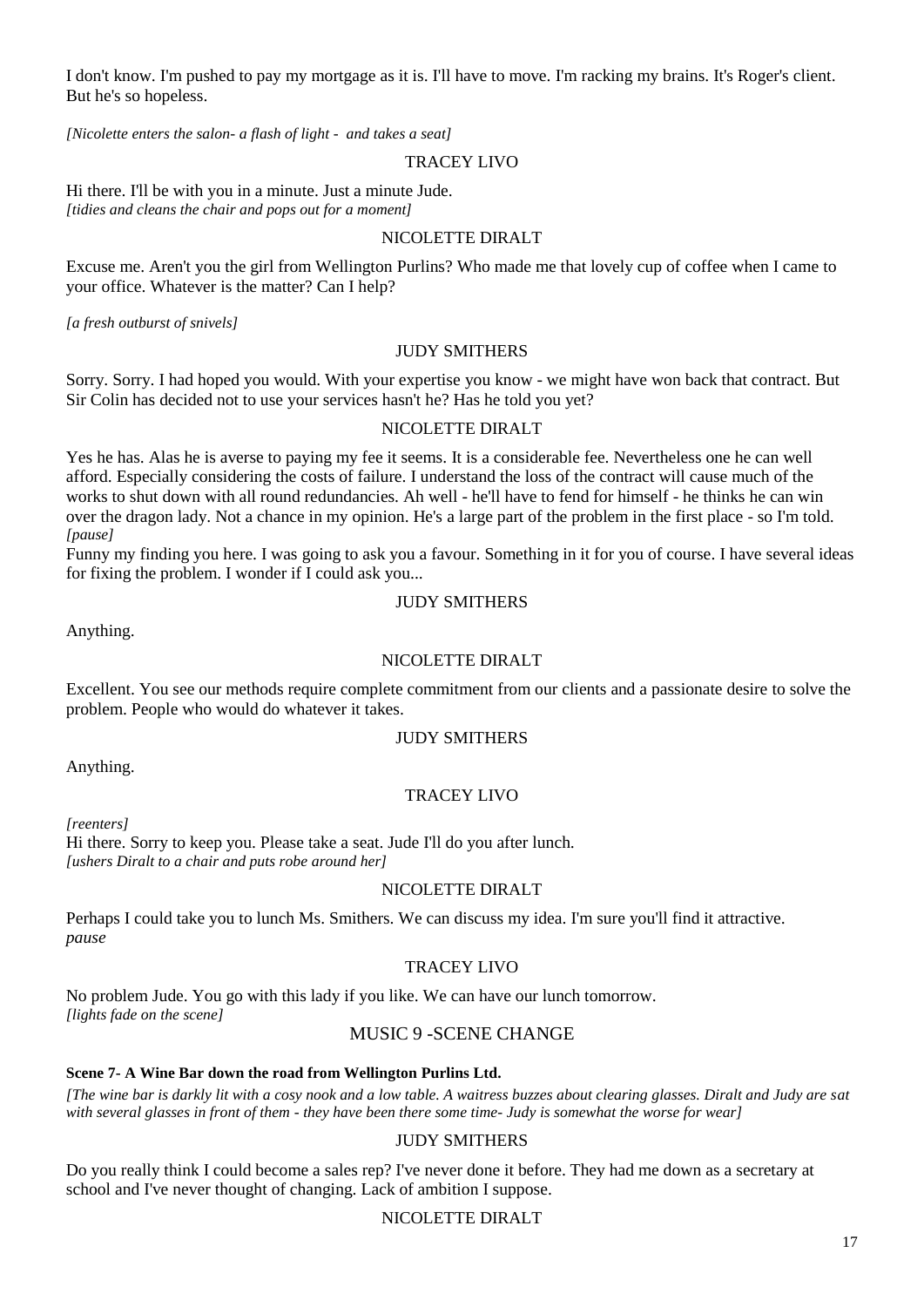Yes. But you've acquired ambition now haven't you - the idea of losing your little house has put a bit of steel in your soul. I can see it.

# JUDY SMITHERS

You can see my soul?

# NICOLETTE DIRALT

Your inner thoughts and desires. Yes, in a manner of speaking. It's my art and my talent. Acquired over many years.

# JUDY SMITHERS

You don't look old.

# NICOLETTE DIRALT

Don't I? Are you sure?

# JUDY SMITHERS

Not entirely. Perhaps you are older than you look. Sorry I don't mean to be rude.

# NICOLETTE DIRALT

I take no offence I assure you. I am indeed much older than I look. Much older. You are using your art and your talent that's all.

# JUDY SMITHERS

You really don't look old but somehow... Sorry. I've had a little too much of this lovely wine. It's making me outspoken.

# NICOLETTE DIRALT

I do think you would make a very effective sales rep. If Roger is the standard.

# JUDY SMITHERS

Roger is a pretty bad salesman I know - seems to me anyway - I suppose I could try and do better than him. He's a lovely bloke but he is pretty hopeless. I do know all the stuff about Truedawn - better than Roger now I think of it. Do you think Sir Colin would let me try with Truedawn and Ms. Sew? The firm has other salesmen than Roger. Though they're not up to much either in my opinion. If it's true that he's the problem.

# NICOLETTE DIRALT

I'm concluding that he is the problem. Apparently there is nothing particularly wrong with your product and Sir Colin has mostly not been involved much recently. I'm pretty sure I could get Sir Colin to let you have a go at rescuing the situation - with my help at a reduced fee - that should do the trick.

*[pause]*

You are attracted to Roger aren't you?

# JUDY SMITHERS

Oh yes - he's lovely - makes me go all gooey - sorry - not very professional. I have had quite a lot to drink haven't I? What do you think of him?

# NICOLETTE DIRALT

I can quite see the attraction. I'm afraid he makes something stir deep inside. Not something I'm used to these days...

Enough of that. You're going to be a star sales person. This is now lesson one. You can put your drink down. I'm sure you will now go out and buy all the books you can find on sales techniques - even though I tell you it's a waste of your time and money - right?

*[looks at Judy]*

I thought so. I know you are keen and conscientious - and the opposite of stupid - that's why I picked you. Let's examine the sales process. Number one - the customer is presented with the product and asked to buy - simple isn't it? Number two - the customer buys the product, or they buy a rival product or don't buy anything - piece of cake - so what is all the fuss about?

Well all those books are products - and you are the customer - when you have bought the book that's the end of it. Sale accomplished.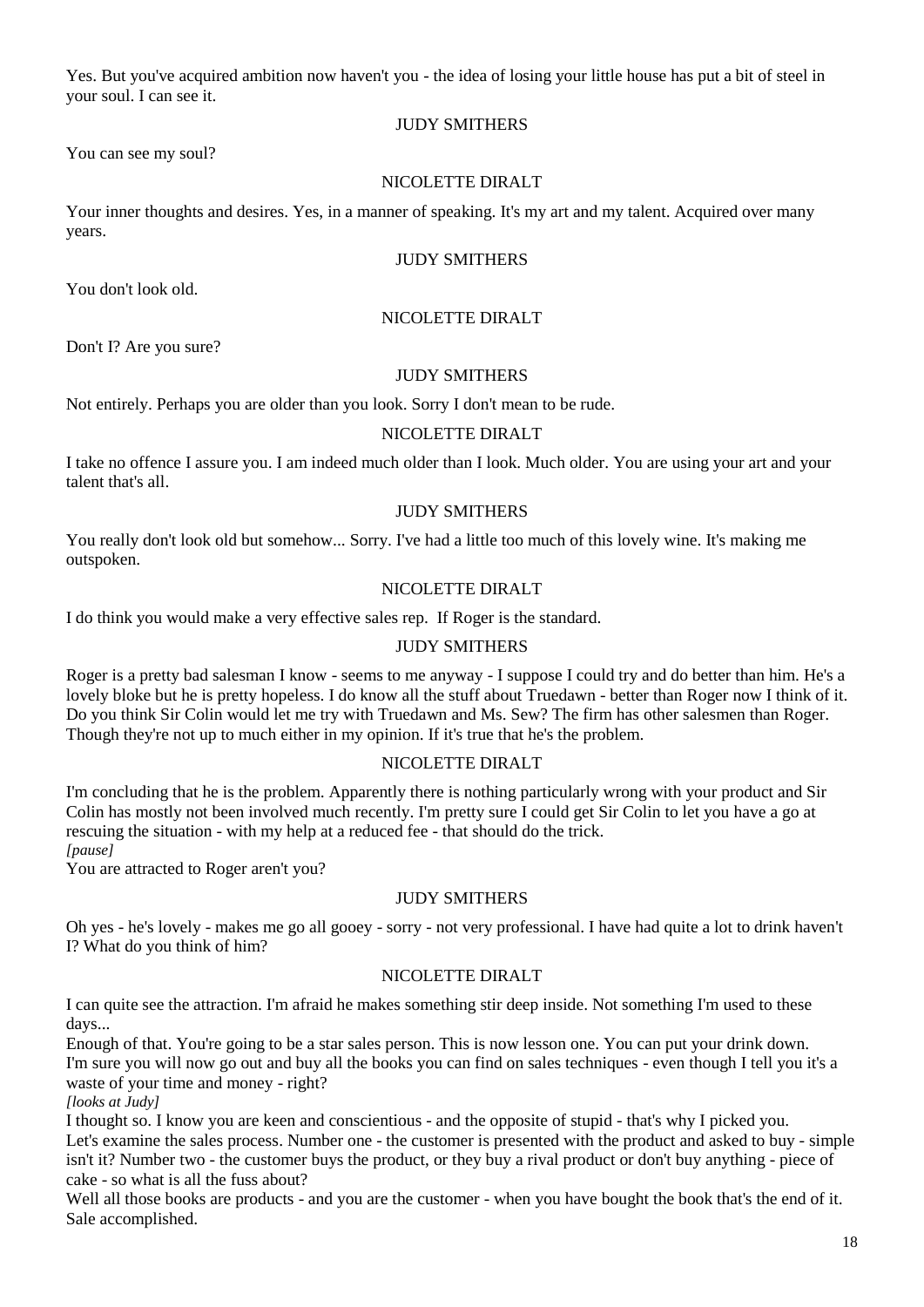I'm not saying they are rubbish - they are packed with sound advice - look both ways before you cross the road that sort of thing. The fact is every situation is different - different products, different customers, different salespeople, different circumstances. Tricky that last one.

No the talent of a good salesperson is empathy- other talents help of course - hard work, stamina, charm - but empathy is the thing. And basically one either has it or one doesn't - you my dear have it. In rather exceptional amounts. My instruction is just going to save you time - lots of time - that's all.

#### JUDY SMITHERS

It's so kind of you to help me in this way.

#### NICOLETTE DIRALT

Yes it is isn't it? Lesson two.

# JUDY SMITHERS

Already?

#### NICOLETTE DIRALT

Yes - remember I save you lots of time. Lesson one - every sale is different. Lesson two what is the customer thinking?

# JUDY SMITHERS

Wow - you've got my head spinning.

#### NICOLETTE DIRALT

Come on focus - what is Ms Sew thinking?

# JUDY SMITHERS

She's pissed off - sorry - upset - with us - with Roger? But what can he have done?

#### NICOLETTE DIRALT

Come on - keep going.

# JUDY SMITHERS

Poor Roger won't have done anything - he'll have just turned up for his sales visit and chatted away. I did his notes for his last meeting. There's nothing there - just chat about about the party he was going to take me to...Is that it?

# NICOLETTE DIRALT

Keep going.

# JUDY SMITHERS

Is Ms. Sew reacting to something? Perhaps she doesn't like parties? Sorry I'm being silly.

# NICOLETTE DIRALT

You have a natural empathy talent. Very high level. Let it lead you where it will.

# JUDY SMITHERS

No it must be something to do with the product. With Wellington's performance. Is Ms. Sew reacting to our performance. But we've not changed. The product is being delivered up to spec and more or less on time - as far as I know. I've looked at the figures. Perhaps she really doesn't like parties? Sorry still silly.

Perhaps she doesn't like Roger?. But she's been happy with him as our salesman since he took the account from Sir Colin in the early days...

Perhaps it's something at Truedawn? They're a very big and thriving company. Financially very solid. I checked them out Our product is just small beer to them. They can easily replace us. It was a wonder we won the big contract in the first place. It happened when Sir Colin took Roger along... *[Judy muses]*

Perhaps she does like Roger - he is lovely...he does like flirting.

Perhaps she doesn't like the idea of him taking me to a party and not her? No still silly. Surely not petty jealousy.

# NICOLETTE DIRALT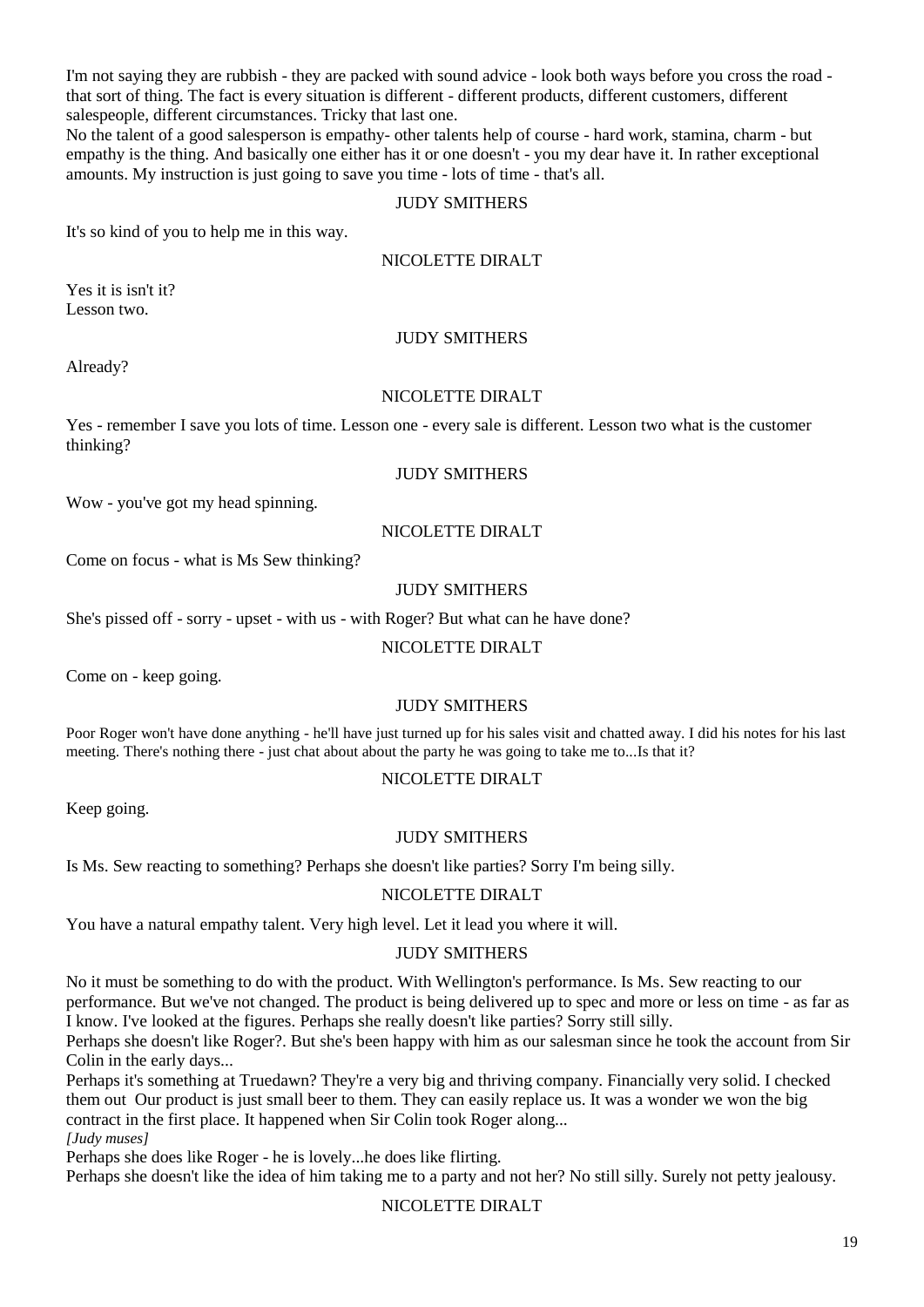I think we're getting there. That would be my analysis. *[Long pause]*

# JUDY SMITHERS

If that's the case how does my involvement help? Surely Roger is the key. My seeing her would just be oil on flames wouldn't it?

# NICOLETTE DIRALT

Yes Roger is the key.. You've got it again. Your talent is really remarkable. But you won't understand why at this stage. Perhaps later. Let's just say I have plans for Roger. You'll have to trust me. Do you trust me?

# JUDY SMITHERS

I suppose I do. You're doing so much for me.

# NICOLETTE DIRALT

Good. Lesson 3. What does the customer want? *spotlight on Judy as she speaks her soliloquy to audience over music* 

# JUDY SMITHERS

# MUSIC 10 - JUDY'S MUSIC

What does the customer want? Who knows what the customer wants? Do I have it in me? Can I really do it? She says my talent is remarkable, Roger might think her claim is farcical, Sir Colin that my talent's not discernible .

# END MUSIC

Do I have it in me?

# NICOLETTE DIRALT

#### What was that?

# JUDY SMITHERS

I don't think I can handle any more today. And I have to get back to work.

# NICOLETTE DIRALT

OK - you're right. Come on I'll walk you back to the office. We can fix another time for the next session. I must control my eagerness. My impatience.

We can meet here tomorrow after work - it's pretty quiet - we'll drink orange juice and I'll teach you how to sell or rather I'll unleash the potential that I can see you already have

*(they exit)*

# MUSIC 11 - SCENE CHANGE

# **Scene 8- The Office at Wellington Purlins Ltd.**

*Sir Colin is pacing up and down - the office is unmanned and empty and he is not a happy man - he kicks the odd chair. Then Roger enters. Sir Colin swings around and glares at him.*

# SIR COLIN PANTYPE

At last. Where the hell is everybody? It's like the bloody Marie Celeste in here. Nobody aboard.

# ROGER MARLOWE

Sorry Sir Colin. I've just been at lunch. Judy must be out. Unlike her to leave the office unmanned - or unwomaned - ha ha.

# SIR COLIN PANTYPE

You really are a twit Marlowe.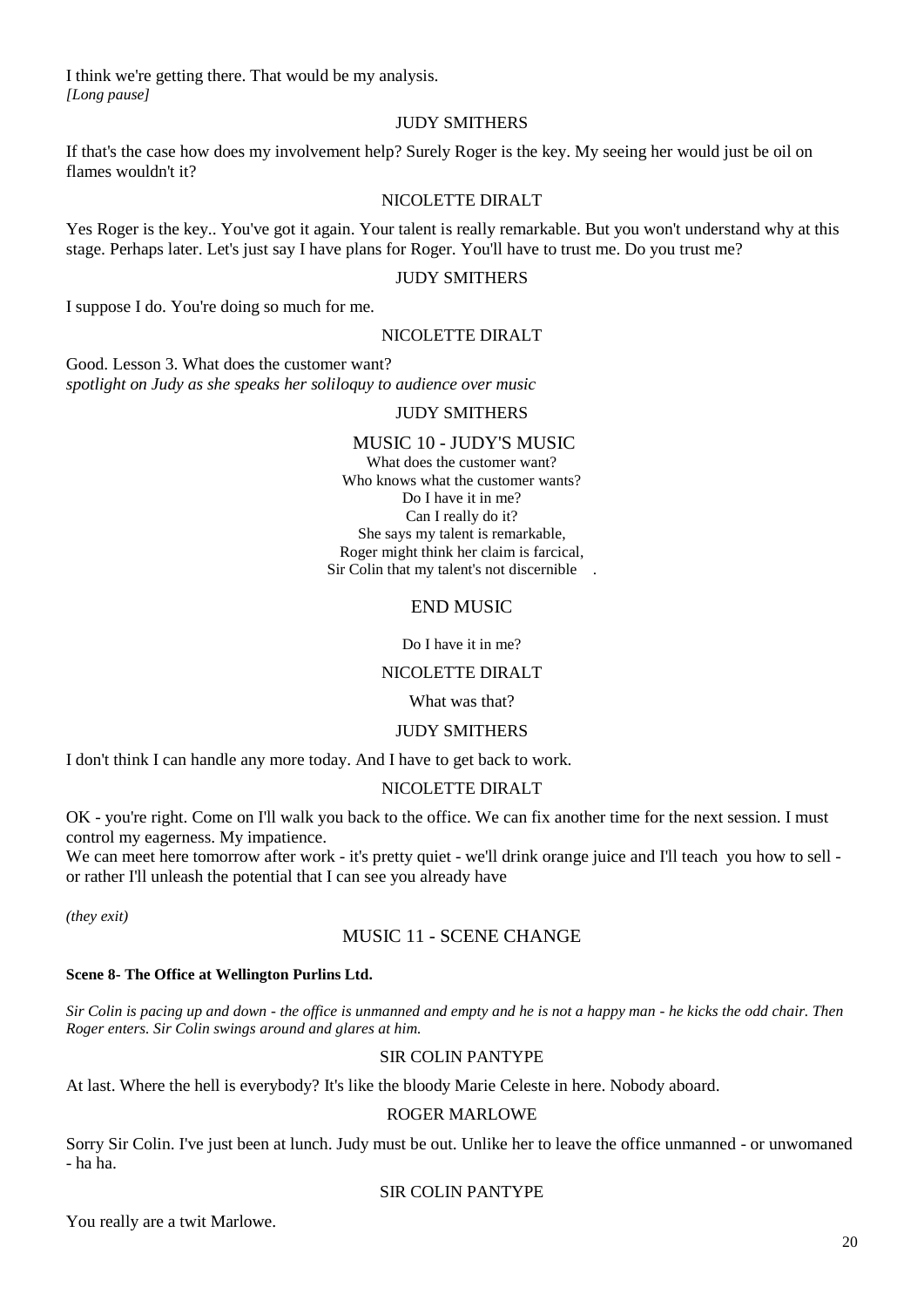# ROGER MARLOWE

Yes sir. Sorry sir. Just trying to lighten the atmosphere. I think you said the monthly sales meeting was to begin at 2.30 and it's only 2 pm. Haha. I can't get over that Truedawn cancellation. I've tried to get through to Ms Sew at Truedawn but she just hangs up on me.

# SIR COLIN PANTYPE

That contract is our bread and butter. I can't accept the cancellation. I've had that Diralt consultant woman on to me again with a proposition. I'm minded to accept it. She is very persuasive.

# ROGER MARLOWE

Oh good. I was impressed by her credentials. Pretty hot at this kind of situation I would have thought. We could use her help.

# SIR COLIN PANTYPE

Yes. As a matter of fact we could use her help. But she doesn't want you in on the deal. Specifically not you.

# ROGER MARLOWE

Oh. I thought she and I got on very well.

#### SIR COLIN PANTYPE

Yes. I'm sure you did. Perhaps you do. Nevertheless - she was insistent. And I've agreed.

#### ROGER MARLOWE

Oh.

*the sales crew and some secretaries now enter and set up white boards while this dialog continues*

#### SIR COLIN PANTYPE

Yes. Weirdly she doesn't want me involved either. Gave me a long tale about client relationships. Ms. Sew won't take my calls either. So I've had to go along. Don't like it but needs must.

We've got to get that contract back or I'll have to take a bloody chain saw to the staff roster and sack half of you.

# ROGER MARLOWE

Yes. *[pause]*

# SIR COLIN PANTYPE

Yes. Odd thing is Diralt wanted our secretary to assist her - what's her name?

#### ROGER MARLOWE

Judy Smithers?

# SIR COLIN PANTYPE

Yes. Can't think why. She's keen enough. Diralt is on a contingency. If we don't get the contract back she gets nothing. So I'm in a mood to grant her wishes. Well?

# ROGER MARLOWE

Oh. *[pause]* Judy's very good. I'm sure she'll be a big help.

# MUSIC 12 - SALES DANCE 2

# SIR COLIN PANTYPE

I've had the latest sales figures, the future's really dire. At this rate we'll soon be bust, the fat is burning in the fire

ALL

# This time he really means it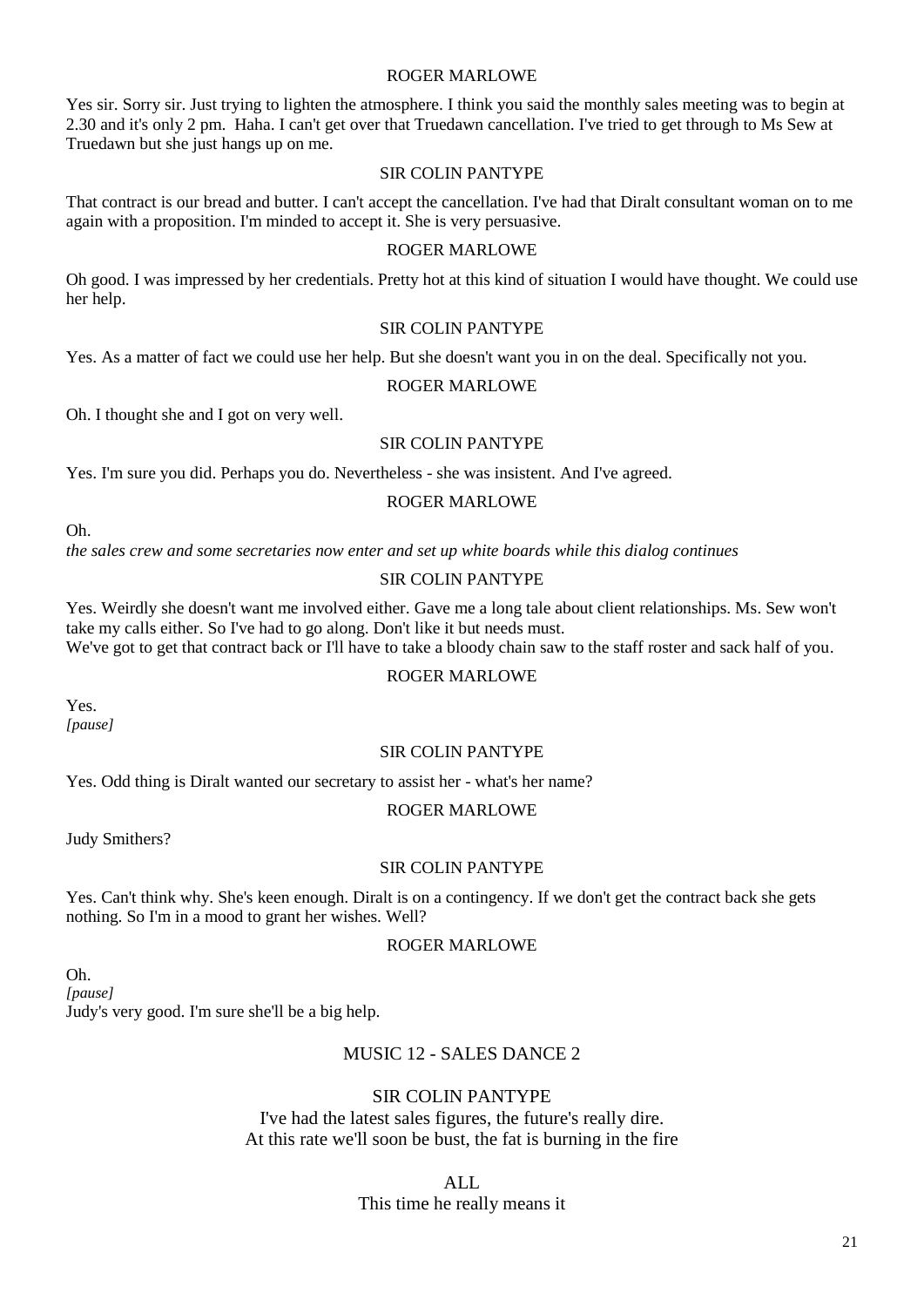# This time he really means it

# SIR COLIN PANTYPE

Half of you will get the chop if we can't make some sales. For God's sake do some selling, you bunch of useless males

ALL

There's no more room to skive We're selling for our lives We're selling for our lives

*salesmen and secretaries dance off leaving Sir Colin, who puts head in hands as curtain comes in to close 6 bars before last chord.*

# \*\*\* INTERVAL \*\*\*

# *Act 2*

# MUSIC 13

#### **Scene 1- A Wine Bar down the road from Wellington Purlins Ltd.**

*[Judy is sitting with an orange juice and a pile of books, studying furiously - after a moment Diralt enters to a small flash of light - Judy stands up]*

#### NICOLETTE DIRALT

Hi there - I see you're still ignoring my advice about books on salesmanship. No doubt you're thoroughly confused. They're all so full of good advice but there is just so much of it. How can anyone remember all that? Come on sit down and we'll get on. What is it? Lesson 20? I can't remember. *[both sit- a waitress takes Nicolette's order]*

# JUDY SMITHERS

It's Lesson 21 - we've done 3 every day for the past 7 days and I'm stuffed full of new information. You're so right about the books! I hereby give them up! *stuffs the books back in her bags*

# NICOLETTE DIRALT

Good. Lesson 21 - a practical test. I've arranged for Ms. Sew of Truedawn to come in here for a drink after work. You are to introduce yourself and make a sale.

#### JUDY SMITHERS

What just like that? I can't! You can't mean it!

# NICOLETTE DIRALT

Relax. You'll be fine. If it doesn't work this time it'll work the next. Calm down! *Judy makes a bit effort with deep breathing - and calms down*

#### JUDY SMITHERS

How did you get her to come here?

#### NICOLETTE DIRALT

Lesson 21 - you've got to have something the customer wants. It may well have nothing to do with the product. I've done lots of digging on Ms. Sew - she interests me in many ways... *pause*

And I finally found an angle. She has a weird name hasn't she? Sew spelled 'S e w' and pronounced like what you do with needle and thread. Well I discovered it wasn't always like that. When she was a little girl - a long time ago believe me - it was spelled 's o w'. It's on her birth certificate. Now you can pronounce that as either way pronounced in one way it is the name of a certain female animal that lives in a pig-sty and goes 'oink' - 'sow'. Not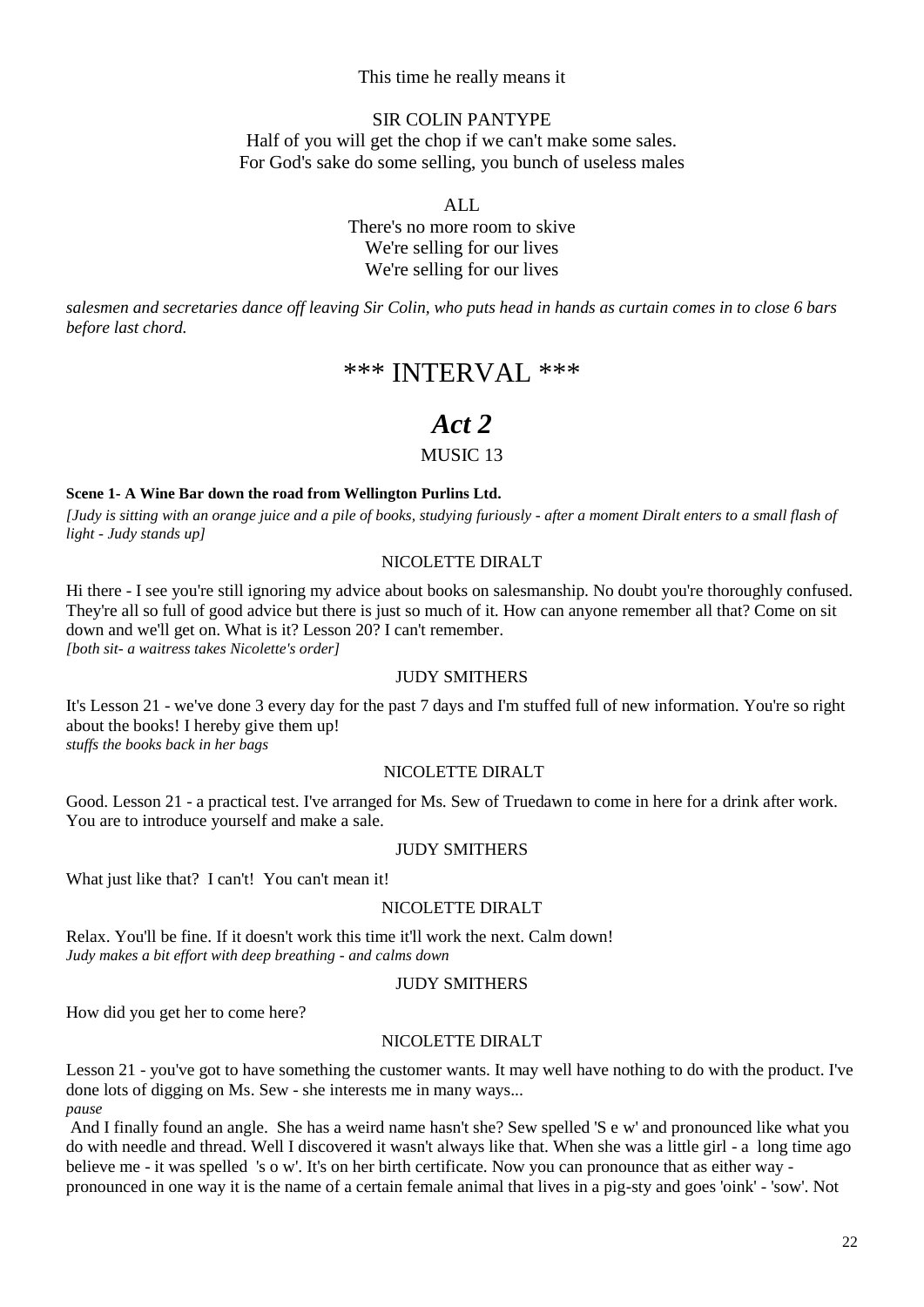very nice. Some people still use it as an insult don't they? Or they did in the rough cockney pubs around the London docks when I was last there - before it all got gentrified and turned into the Canary Wharf financial district. Well she had it changed of course.

# JUDY SMITHERS

How interesting - of course... she had it changed.

# NICOLETTE DIRALT

I issued an invitation for her to meet you here - I 've given you a cover story - a background - you are researching Truedawn in order to write a commercial history, going back to the beginnings of the firm. You are doing this privately - inspired by your interest in the firm seen from Wellington's viewpoint. You hope to sell a few copies but mainly use it for your research degree that you plan to do in future.

# JUDY SMITHERS

My research degree?

# NICOLETTE DIRALT

This all in your head - no paper trail if she cares to check up on you - which she may well do! She has been there for ages so she is the obvious subject for interview about Truedawn. She will have worked out that you may possibly discover her name change. She needs to control the situation to avoid possible embarassment over the name change and her age and appearance.

*pause - Nicolette drinks and eats while Judy absorbs the news*

We'll soon see if I have calculated correctly. If she is coming she'll be here soon. Just remember lesson what ever it was - the one about cold introductions - smile and ask for help.

The sale you want to make is for her to like you and trust you and give you another interview. That's all.

# JUDY SMITHERS

Oh God.

# NICOLETTE DIRALT

I've explained who you are - Roger's girlfriend. She's fine with that. Her problem is with Roger not you. And I think she's over that now.

# JUDY SMITHERS

Oh God.

# NICOLETTE DIRALT

Come on focus - I need to disappear. You know what she looks like don't you? *Judy nods - Diralt gets up and exits* Good luck!

MUSIC 14

*pause with music over - Ms Sew enters, looks round - Judy gets up and goes to her*

# JUDY SMITHERS

Ms. Sew? I'm Judy Smithers. Thank you for coming to meet me. Can I get you a drink?

# MS. SEW

Thank you. I'll have a gin and tonic. Judy Smithers was it?

# JUDY SMITHERS

Yes - please call me Judy. Shall we sit down?

*they sit - the waitress takes orders*

Thank you for coming. Er I'm most grateful. I'm hoping you can help me with my research into your firm.

# MS. SEW

That's why I'm here. I want to make sure you get all the facts right. Wouldn't want any misinformation getting into print would we? You can call me Samantha if you like but most people call me Ms. Sew. I've been with the firm for donkey's years. I'm a little bit old fashioned I'm afraid - I 'm rather older than my appearance might indicate.

# JUDY SMITHERS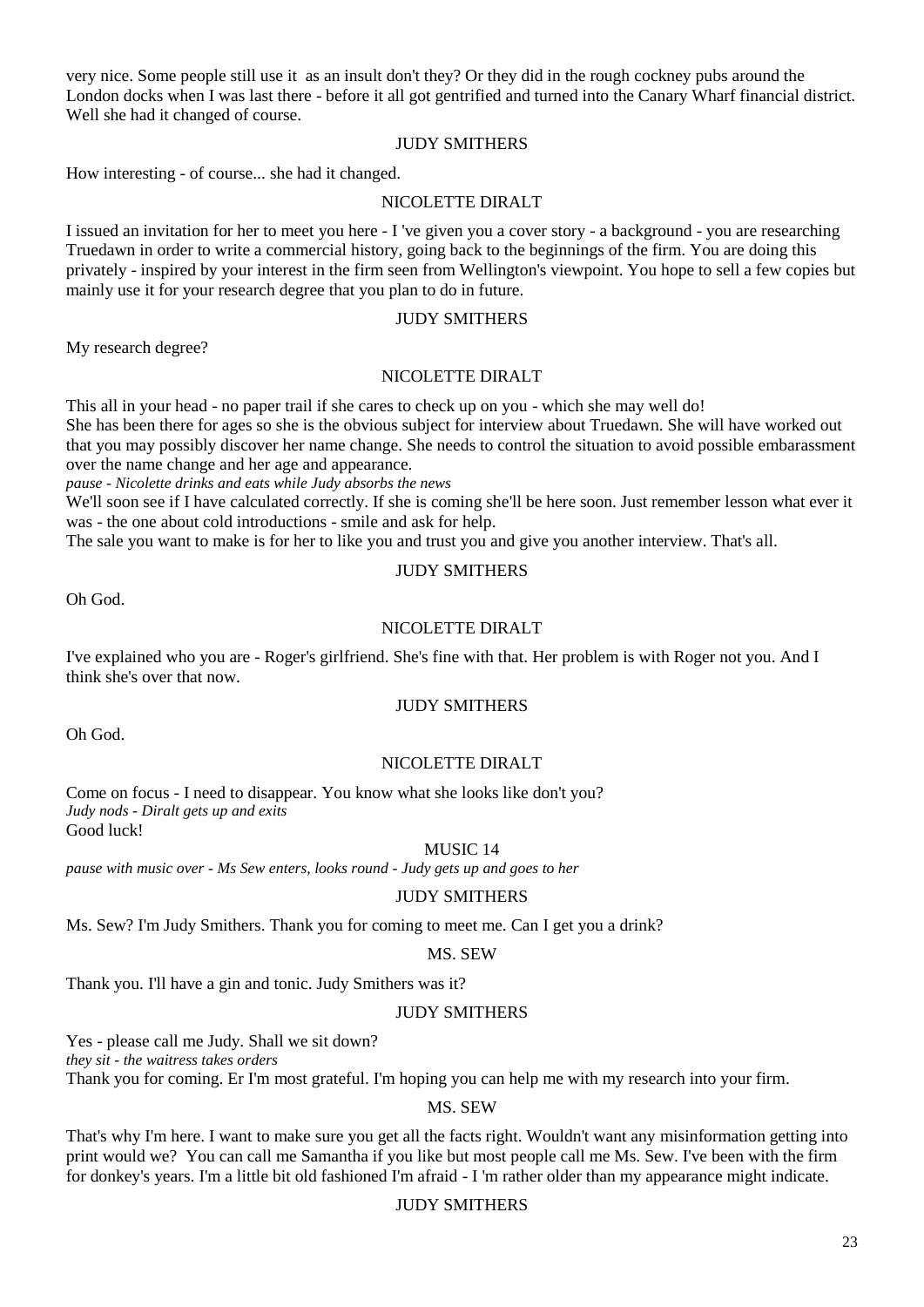Yes. I should say that I work for Wellington Purlins and I know about the recent order cancellation. My work on the Truedawn commercial history has nothing to do with any of that. Er I'm hoping to make some money from the publication and to use it for my PhD research project.

#### MS. SEW

I like to see ambition in the young. Well done. The Wellington situation is complicated and commercially sensitive. I hope we can avoid the subject.

#### JUDY SMITHERS

No problem. It doesn't bear on the history of the firm. Such a small recent event. Er I should add to make it all quite transparent that my boyfriend Roger Marlowe was the salesman for Truedawn - no longer your salesman I hasten to add - and I'm hoping to get into sales myself.

# MS. SEW

Really. I remember your salesman - Marlowe was it - mentioned he had a new girlfriend. No longer eh? I like that idea. Not enough females in sales. Good luck with that. Marlowe was it? Quite hopeless as a salesman from the little I can recall. Based everything on charm. Hopeless. Your consultant Diralt has contacted me and given me some background.

# JUDY SMITHERS

It's so good of you to help me. So little documentation. I shall have to rely on oral histories.

#### MS. SEW

Of course. How about we start by my recounting my outline of the history and you can ask me further details as we go along.

I'm very proud of our firm. It has a long and distinguished history and I look forward to seeing it written down correctly.

# JUDY SMITHERS

Perfect. Today can be a brief start - I don't want to wear you out. If you have time in the evenings I would be happy to buy you the odd dinner somewhere pleasant and relaxing.

#### MS. SEW

Perfect.

# MUSIC 15 - SCENE CHANGE

# **Scene 2- The Office at Wellington Purlins Ltd.**

*Early Monday morning at Wellington Purlins Ltd - the monthly sales meeting. The salesmen are sitting in front of a whiteboard waiting for the meeting to start - among them Roger. Judy is not present. Sir Colin enters- he is miserable and downhearted.*

#### SIR COLIN PANTYPE

Good morning team... Actually it's not a very good morning - it's a bloody terrible morning. *pause*

I've just had the latest sales figures and they're looking bloody awful! Bloody awful!!

\*\*\*

The Truedawn contract cancellation is hitting us hard. The warehouse is stuffed full of unsold purlins. No room for any more. The factory is now on a three day week and they spend most of that drinking tea!

There are bound to be major redundancies if this keeps up. Over half of you will be looking for new jobs.

But I don't want to hear any talk or rumours about that. We must keep up our spirits and fight for sales. Fight like bloody hell for sales!

*pause*

Er I would have liked you to welcome Miss Smithers to the sales team. Odd that she doen't appear to be here. First week on the job and she misses her first sales meeting. Not a good start.

You'll all know her from the office secretary role she has been engaged in since she joined us. A very fine secretary I'm sure you'll all agree. I'm giving her a go on the Truedawn account. Nothing to lose I suppose ha ha. She has support from our consultant Ms Diralt.

*pause*

OK Blantyre please lead off.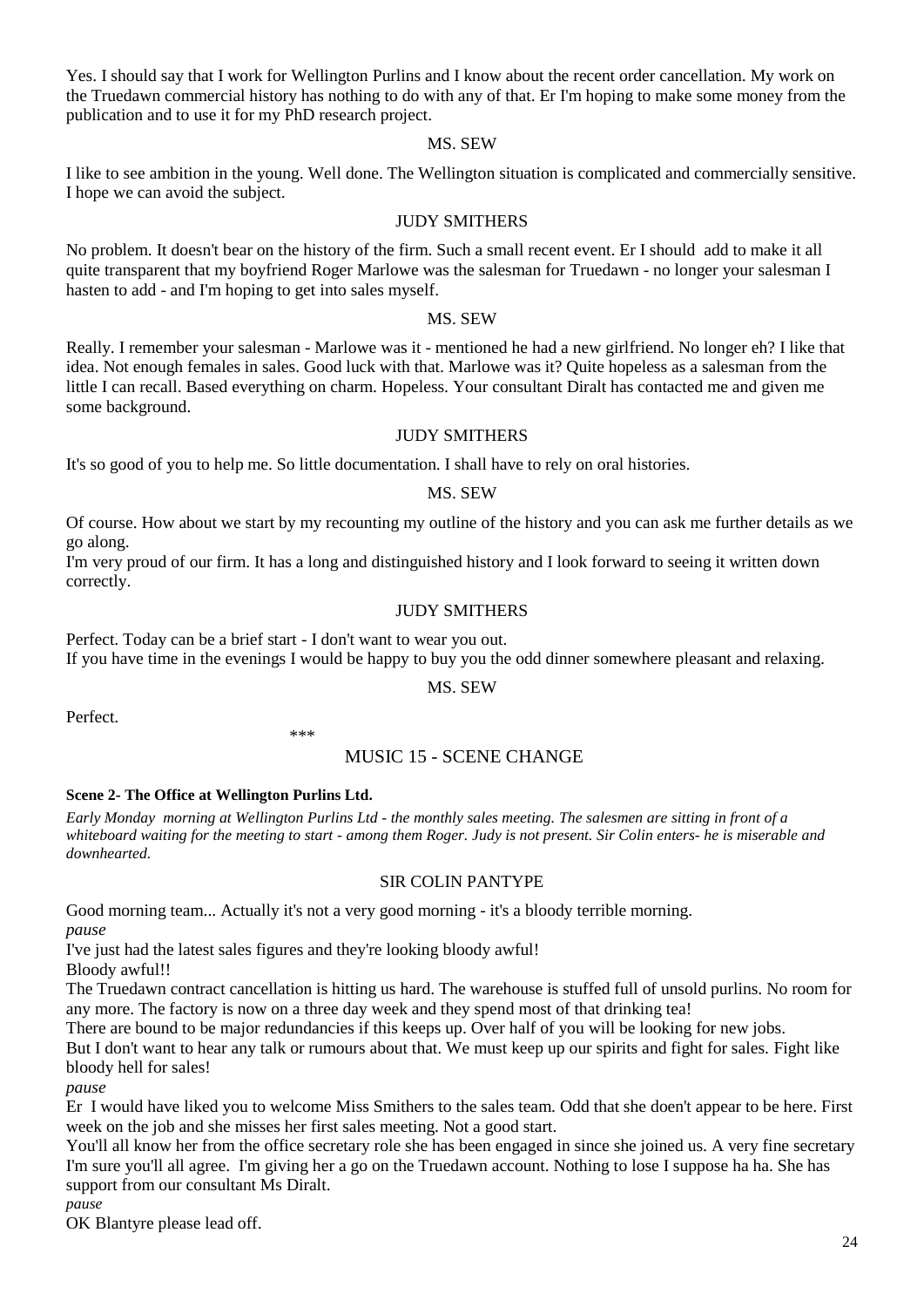*Blantyre puts up his figures on the whiteboard - new leads 3, orders £nil, hot topic 'New aluminium alloy purlins well received by the building trade'*

# BLANTYRE

Thank you sir. Good morning everybody. I've had a busy month as you can see from my figures. A good lead from BAV for aluminium purlins for purlin fixing.. They liked the new samples and may place an order. I've now got more leads from the building trade and hope to convert. Er ... thank you.

# SIR COLIN PANTYPE

Thank you Blantyre - good effort. Keep at the building trade - there's more to be done there. An actual order would be nice. Man does not live by leads alone. OK Marlowe - what have you got for us?

#### ROGER MARLOWE

Thank you sir.

*Roger puts up a paper with his figures on the whiteboard - new leads 1, orders £nil, hot topic 'New aluminium alloy purlins well received by the motor trade'*

I've worked my new patch hard this month but as yet I've nothing to show. Should pick up next month. I can support Jackson in the reception received for the new aluminium purlins - which seem to going down very well. The motor trade are impressed by our lab figures and are looking to test samples. Er ... thank you.

#### SIR COLIN PANTYPE

Thank you Marlowe. I appreciate you have a new patch but I'm sure you could have done more this month. We can't live on goodwill - we need orders. Try harder this next month..or for many of you there won't be a next month next month.

*Judy creeps in* 

Ah Miss Smithers here at last. Thank you very much for coming.....

OK Ms Smithers, we're all waiting... it's your turn.

# JUDY SMITHERS

Thank you sir. Good morning everybody. This is my first sales meeting - please excuse my nerves.

# SIR COLIN PANTYPE

No need for that Ms Smithers. Just get on with it.

# JUDY SMITHERS

*Judy puts up a paper 'hot topic 'Truedawn account cancellation'*

I've been very lucky with Ms Sew at Truedawn. I have met her and she has agreed to cancel her cancellation... er we are back in business at Truedawn - just as before.

Thank God for that. *draws line through cancellation*

*huge chorus of relieved applause - the mood changes*

I must acknowledge the help of Nicolette Diralt, the consultant. She has taught me a lot. I am most grateful. I don't know what price she is charging us. I'm sure we'll soon find out when she sends in her bill. Ha Ha. But in my book she is worth it. Er... thank you.

#### SIR COLIN PANTYPE

Thank you Judy. Ha Ha. I don't know what to say. Cancellation cancelled eh? That's marvellous. You seem to have saved our bacon. I know you're a beginner but I have to say you have made a major

contribution... a major contribution.

Jackson is still abroad - finishing his North America trip. He reports a good month. Possible order for the new purlins. Well done Jackson.

*polite applause*

And Jones is still on holiday. Nothing from him. Well that wraps up our meeting. Keep up the good work. And keep pushing the message on the new aluminium purlins. I'm sure we are on to a winner there.

I'd like you to congratulate Judy Smithers She's got off to a flying start on the Truedawn account. I'm pleased to say, subject to confirmation of the cancellation of the cancellation... er... looks like we can forget all that talk about redundancies in the near future. *ecstatic applause- Blantyre stands and interupts*

# BLANTYRE

Er.. I'd like to congratulate Judy Smithers on saving me from having to make my aluminium purlins accounts support the whole firm. Er ... thank you.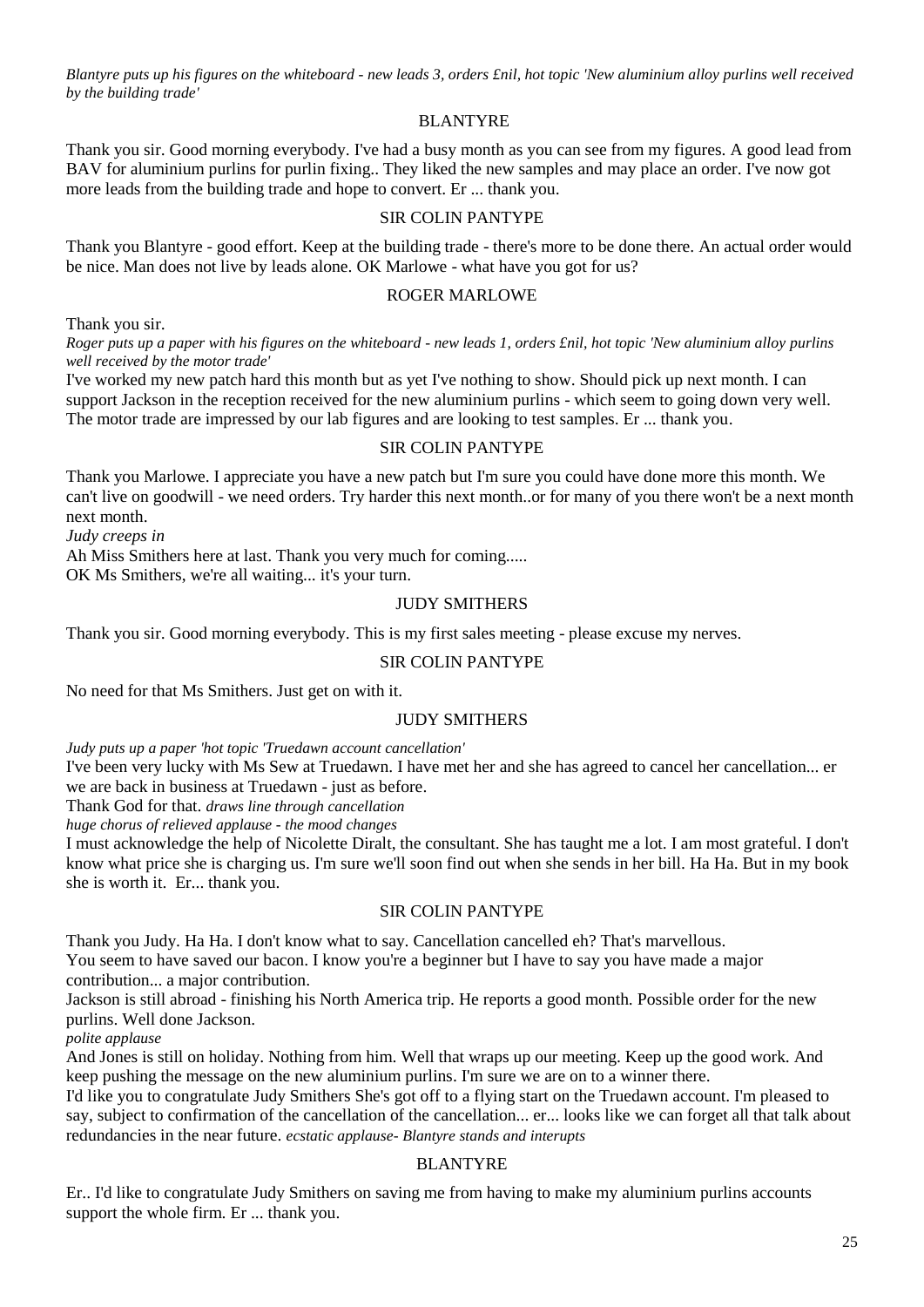# SIR COLIN PANTYPE

Yes indeed. Now please join me for our buffet and drinks Mine's a large one! MUSIC 16 - DANCE *the buffet and drinks are served - all stand, dance a bit and chat, drinking and eating off buffet plates* SIR COLIN PANTYPE Smithers J has saved your bacon. She's really made a sale. ALL

Let's give three cheers for Judy She's better than us males The figures were all bloody She's made it into sales She's made it into sales

# END MUSIC AND DANCE

*Roger buttonholes Judy*

#### ROGER MARLOWE

Well done Ms. Smithers. You seem to have pulled the fat out of the fire. Now we can all rest easy and forget about imminent redundancies. I'm proud of you. What's the magic ingredient?

# JUDY SMITHERS

I don't know Roger. That consultant Nicolette worked wonders for my confidence. It was all just a breeze. I got the impression that Ms Sew was a little disturbed by your presence - did you ever feel that she fancied you? Nicolette asked me if she could borrow you.

# ROGER MARLOWE

Borrow me?

#### JUDY SMITHERS

Yes. Peculiar thing to ask. I said feel free - I didn't own you - you always did what you felt like anyway.

#### ROGER MARLOWE

All my lady customers fancy me I think - just part of my charm. I thought it was a good thing but now I'm not so sure. I wonder what she means 'borrow me' - some sales plan scheme I suppose - I'll be the before and some hot shot will be the after - haha.

*[Sir Colin joins the group- Roger edges away]*

#### JUDY SMITHERS

I thought the meeting went very well Sir Colin.

#### SIR COLIN PANTYPE

Yes indeed. Keep it short and sweet is my motto. What are your plans for next month? I hope you are going to do great things for the firm. I have in mind a small rise. I think you've earned it.

#### JUDY SMITHERS

Thank you sir. I appreciate your interest in me.

#### MUSIC 17 - SCENE CHANGE time passes, then back to the winebar

# *Act 3*

# **Scene 1- Winebar**

*Some months have passed. The winebar waitress is bustling about as Tracey Livo enters the winebar with her friend Katy. They sit - the waitress takes the order and returns with a drink and a bag of crisps.*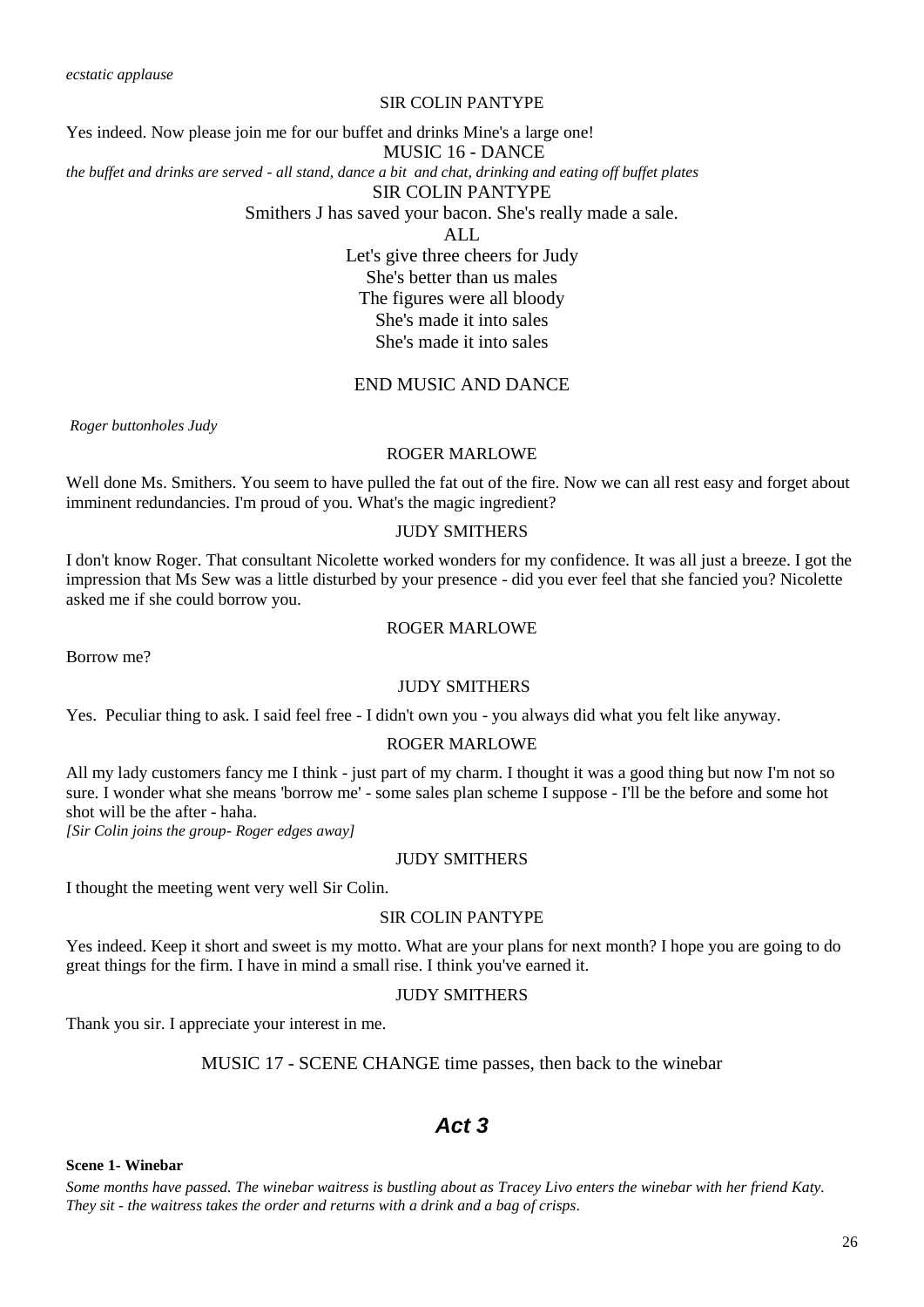# Hello Roger - I've heard a lot about you - I'll catch up later Tracey - just off now - see you back at the salon.

TRACEY LIVO

*[she stands takes both his hands and pulls him down next to her]*

# TRACEY LIVO

Two diet cokes please and a bag of crisps.

# **KATY**

Are we on our diet or not?

# TRACEY LIVO

Sort of yes - but not entirely. I've got a packet of biscuits back in the salon in case we get low sugar before tea time. Till then we starve. And share one bag of crisps.

# **KATY**

Seems pointless to lose weight when all the men I know seem to like a bit of female flesh on a woman.

# TRACEY LIVO

Is that what you think?

# **KATY**

I don't know what I think. Mostly I just think what I'm told to think. Or perhaps I just keep on thinking what I was thinking before.

# TRACEY LIVO

I know the feeling.

# **KATY**

Not like Judy. She's really changed since I first met her when I started working at the salon. Like a different person in the last year.

# TRACEY LIVO

Yes hasn't she just.

Well I'm trying to look good for Roger. Judy told me she's moved on from Roger - why I don't know - but she was definite. She's always known I fancied him. She told me he was now available.

# **KATY**

He won't stay available for long. He's lovely. Do you think he'll come?

# TRACEY LIVO

Well he said he would. I came right out and asked him for a date. Just a drink in the wine bar. He looked at me long and hard - then he said he would love to. I hope it works out. I think we might be very compatible.

# **KATY**

So do I - I'll disappear when he comes.

# TRACEY LIVO

Thanks Katy - I'll do the same for you.

# MUSIC

*[Roger enters, hesitates and comes over and greets Tracey and Katy]*

# ROGER MARLOWE

Tracey - hello.

*[she exits]*

# TRACEY LIVO

This is my colleague Katy.

# **KATY**

27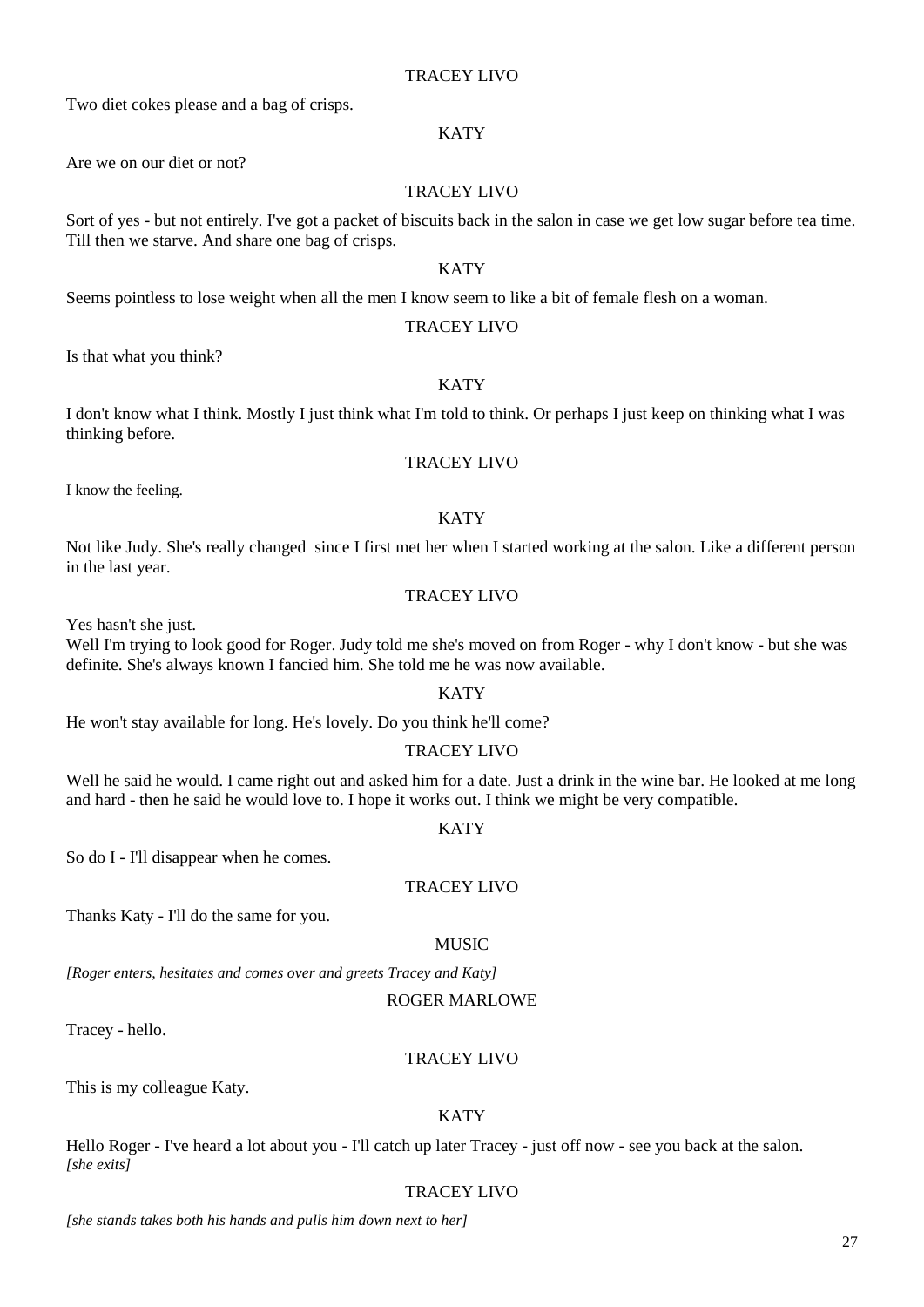Come and sit down. Lovely to see you. How have you been?

#### ROGER MARLOWE

Well it's lovely to see you too. I'm fine thank you.... Have you seen Judy? How is she?

#### TRACEY LIVO

She's fine. Shame about you two breaking up.

#### ROGER MARLOWE

One of those things. I'm over it now. We grew apart.

# TRACEY LIVO

I saw it happen. I don't see much of her now. She's bought that big house in London now she's mainly based there. Cost an arm and a leg and she bought it without a mortgage. Alright for some. She's Miss Moneybags alright - that and the Porsche she drives. Bit out of my league now.

#### ROGER MARLOWE

One of those things. I'm over it now.

You know how she changed when they made her a salesperson and she started to do spectacularly well. She made five times her sales target after just three months of last year. She's all over the place now, getting promotions right and left. She's just back from Germany - selling many a purlin in Berlin. Ha. How about that for salesman's wit? Many a purlin in Berlin.

#### TRACEY LIVO

I think that's very witty Roger. Doesn't quite scan though does it? Matter of accented syllables thingy. Purlin..Berlin.

# ROGER MARLOWE

Scan? Oh I forgot you're a poet. Yes I see. Oh well I do my best. As a matter of fact it was hard keeping up with her. I'm not the world's greatest salesman but I do all right.

#### TRACEY LIVO

I think you do all right - you're fine by me.

# ROGER MARLOWE

Not in her league though. All of us at Wellington owe her a big debt for saving the Truedawn contract. If she hadn't fixed it we'd all be out on the street. And now she's blazing a trail across the country and Europe with the new purlins - amazing sales.

# TRACEY LIVO

Well we're still friends though I don't see so much of her now she's gone to that other office. Miss Big-Shot... So.. what are your plans for this evening?

#### ROGER MARLOWE

I haven't got any plans for this evening.

# TRACEY LIVO

*teasingly* Well how about making some and including me in them? Roger Marlowe's fine by me Roger Marlowe's my cup of tea.

#### ROGER MARLOWE

Definitely..... Definitely.

# MUSIC 18 - SCENE CHANGE

 **Scene 2- A Hotel Room.** *music over.*

*A softly lit luxurious room with a large bed, on which is a scarlet satin bedspread. Pink lampshades and soft pink light. Nicolette and Ms Sew are lounging on the bed in flattering negligees and sexy lingerie enjoying a glass of champagne.*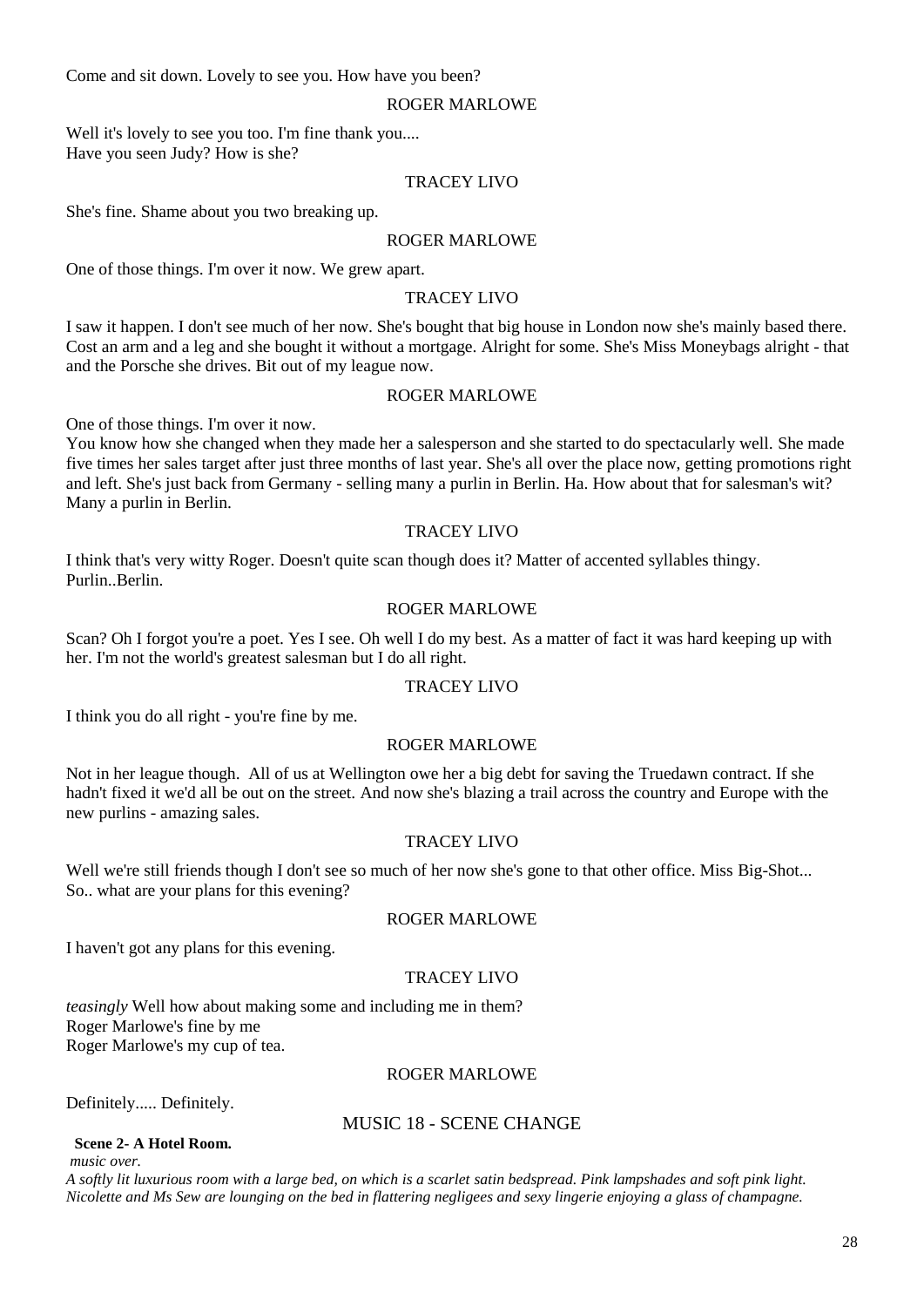#### MS. SEW

This is all very pleasant. Lovely champagne, your charming company. I do feel a little odd. You do realise I'm not gay don't you? Ha ha. Of course you've told me you're not gay - just rather different. I hope you're right about our race. I sense an imminent fulfilment in some way.

#### NICOLETTE DIRALT

Relax. Nothing will happen if there is just the two of us. Another drink?

#### MS. SEW

Yes please. You must have done this before I suppose.

#### NICOLETTE DIRALT

Yes - though not often. Everything with us is slow and very occasional. My last time was in 1940 - in the middle of the Battle of Britain. My partner had managed to bag a flyboy who was having a 3 day break from 3 weeks of solid air sorties night and day, in his Spitfire against the Luftwaffe. He could hardly see straight. I'm afraid our little session didn't help his vision much. Afterwards we put him back in his uniform and stuck him on the train for his RAF airfield in Norfolk - he was fast asleep when the train left the station. A wonderful memory. I was in heaven for weeks afterwards. My partner conceived.

#### MS. SEW

Had you known her long?

# NICOLETTE DIRALT

No - just a few months - rather like us. I stayed with her for the birth - a girl of course - we are all female - and then lost touch. She died when the child was 7. I helped in finding a good foster home and have watched out for her since with the odd bit of financial assistance.

Now it is my turn.... I'm entirely ready.

*[there is a knock at the door - Nicolette goes to the door and admits Roger]*

Roger Marlowe! Thank you for coming. You are right on time. Do come in. Please excuse my dress - or lack of dress. Ha ha. We're just having a couple of drinks - let me offer you one.

*[gets a drink and gives it to him- it is pink and fizzy]*

# ROGER MARLOWE

Thanks. Sorry to disturb you. You said it was urgent. I've brought the new brochure on our purlins.

#### NICOLETTE DIRALT

No really - you're right on time. This is going to be an informal meeting. No purlins. Really informal.. Bottoms up! Do people still say that?

#### ROGER MARLOWE

Cheers! *[takes a big swig- splutters a bit- it is strong stuff]*

#### MS. SEW

I think people still say that. Down the hatch!

#### NICOLETTE DIRALT

You know Ms Sew of course.

#### MS. SEW

Hello Roger. How are you?

#### ROGER MARLOWE

Well - I'm fine. How are you? ...Cheers! *[another nervous swig- this one really hits the spot]*

MS. SEW

Cheers!

#### NICOLETTE DIRALT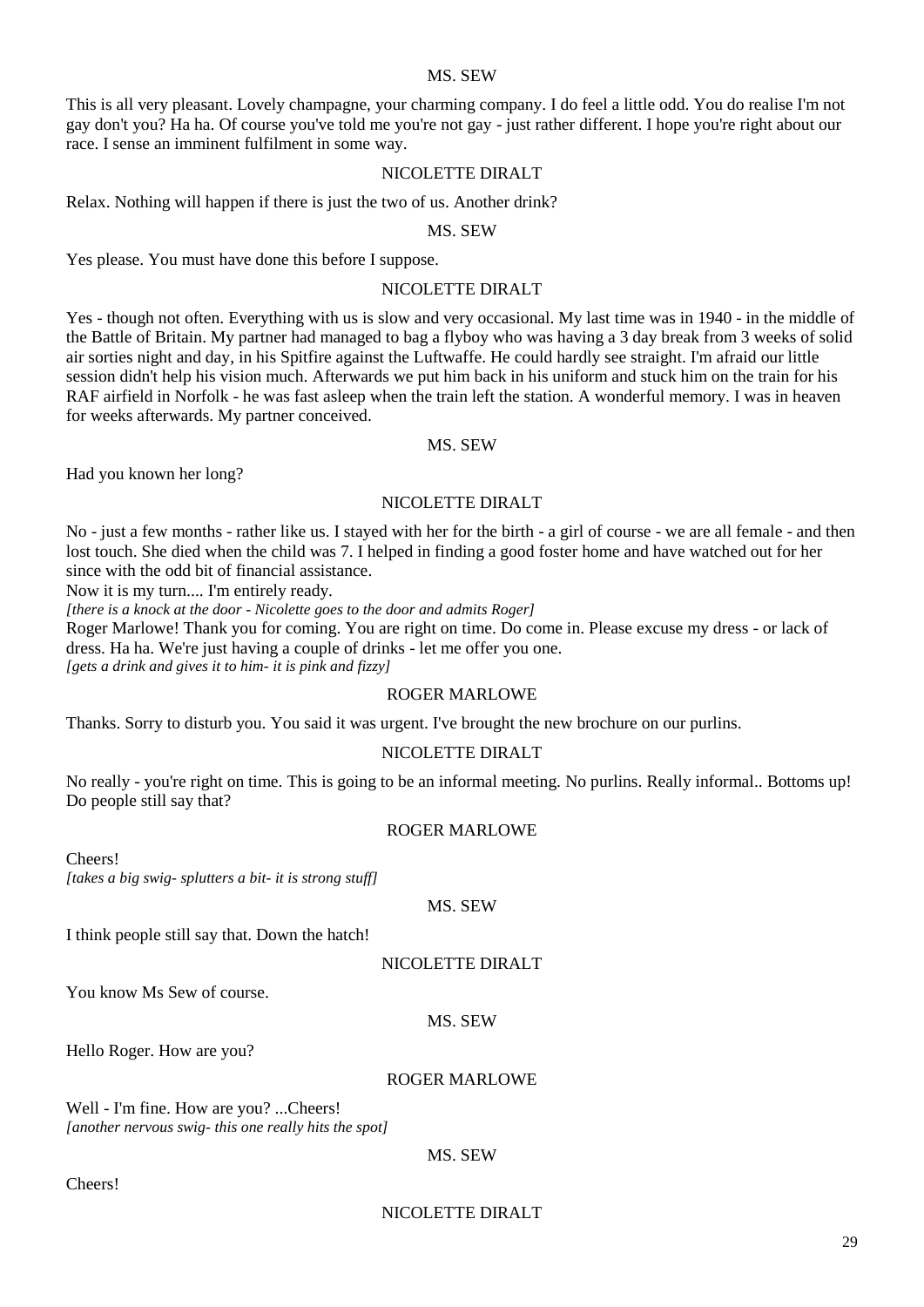This is really good stuff. You'll be feeling the effects already I expect. A wonderful tingling in the loins.. and a dreamy languorous lethargy. Come and sit next to me. Why don't you take your jacket off. It's nice and warm in here isn't it?

#### ROGER MARLOWE

*[takes off his jacket and hangs it on the back of a chair that is conveniently placed- sits on the bed between the two women who have made a space for him]*

Well - this is informal - yes it is rather warm. Er.. what's the meeting about? You said it was urgent.

#### NICOLETTE DIRALT

Oh it is urgent. We are both feeling very urgent. How's the tingling feeling?

MS. SEW

*[now much aroused]* Let me take your tie off.

## ROGER MARLOWE

*[now much under the influence of the strange drink - allows his tie to be taken off, his shirt to be unbuttoned and his shoes to be removed - his speech is now slurred]* It is rather warm isn't it - haha?

#### MS. SEW

Let me take your shoes off.

#### ROGER MARLOWE

This drink is beautiful - it really hits the ... hits the ... hits the spot! You can untie the knots, this drink has hit the spots. haha.

#### NICOLETTE DIRALT

Just one more swig I think.

*Roger drains the glass and Nicolette takes it from him.*

#### MUSIC 19

*[Music fades in -Lights very slowly fade out with lots of red and leaping shadows - there is the odd flash of lightning - Miss Sew starts to growl softly, then Nicolette follows suit- both women hurl themselves at Roger, wrestle him to the bed, tear off his trousers and writhe furiously on his helpless and almost unconscious body - bedclothes are tangled and pillows and bits of clothing thrown in the air - he giggles softly and helplessly as they loudly growl and shriek - definitely an orgy! the woman scream and wail like banshees for a few seconds at the top of their voices till the music starts to fade and lights fade further then blackout and silence ]*

#### \*\*\*

MUSIC 20 - SCENE CHANGE time passes

#### **Scene 3- The Office at Wellington Purlins Ltd.**

*7 years have passed - all are a little older.*

*Early Monday morning at Wellington Purlins Ltd - the monthly sales meeting has just finished and the buffet started. A largish group of salespeople, including Sir Colin and Blantyre and two female salespersons, are standing around with drinks and snacks.*

#### BLANTYRE

Excellent meeting Sir Colin. All well with you?

#### SIR COLIN PANTYPE

Yes - thank you Blantyre. Great sales figures this month. Well done.

#### BLANTYRE

I hear our local group is getting a visit from Judy Smithers today. I wonder what we have done to deserve the royal attention? I remember her from 7 years ago when she was a newbie salesman working for you. What a meteoric rise!

#### SIR COLIN PANTYPE

Yes. She's here to keep a beady eye on us all and deliver a pep talk no doubt. Ha ha.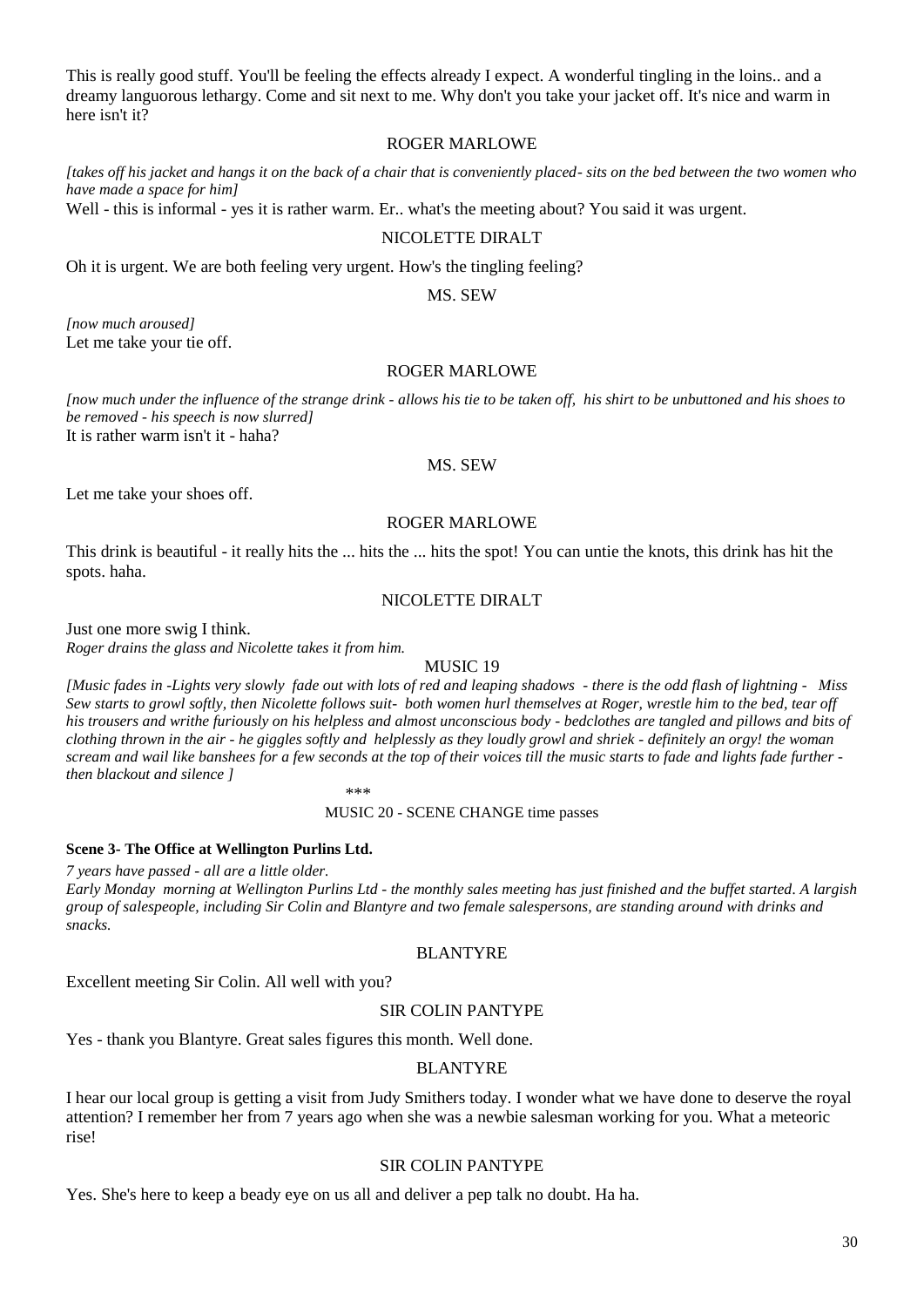#### BLANTYRE

I remember - her sales figures were astonishing before she went up to board level. A top salesman indeed in my book. We all saw the birth of that super salesman didn't we?

# SIR COLIN PANTYPE

Yes. That woman has done wonders for the firm. The board only made her Managing Director a year ago and now we've doubled in size again. Better not say salesman - she prefers salesperson.

# BLANTYRE

Oh of course. Thank you. *[Roger enters with a drink in hand]*

#### SIR COLIN PANTYPE

Marlowe. Hey Marlowe! Didn't you used to be her boyfriend or something? Judy Smithers. I remember her as a young secretary. That was you wasn't it?

#### ROGER MARLOWE

Yes that was me. All of 7 years ago that was. Like another age.

#### SIR COLIN PANTYPE

Good Lord yes. Just 7 years. Life is full of surprises. I always thought she would go far that young lady. It was me wasn't it that gave her her first sales assignment.

# ROGER MARLOWE

Yes that was you. The Truedawn job. Very nearly my last sales assignment.

#### SIR COLIN PANTYPE

Yes I remember that too. Potential disaster there. She fixed it all as if by magic. Remarkable.

*Judy enters and all stand for her. She has seemingly not aged but grown in stature and authority. She has a dark power suit and black shoes. A young male flunkey follows her in carrying her briefcase.*

# JUDY SMITHERS

Good morning sales team. Please take your seats.

*[all find their seats and sit bar Sir Colin]*

This is just a flying visit. I have some news on our new division I'd like to announce and I've also just introduced a new bonus scheme - which I'm sure you will find very interesting. Then I'll stay for some of your sales meeting.

#### SIR COLIN PANTYPE

*[shakes hands with Judy]* A pleasure to have you with us Ms. Smithers. You are very welcome. I'm afraid our sales meeting is over but please do join us for a drink and a bite after. *[sits ]*

## JUDY SMITHERS

Yes I shall enjoy that very much. It's nice to be back at Wellington. Nice to meet my old colleagues again. Mr. Marlowe. Sir Colin. Mr Jackson.

Now our new titanium fixings division has opened for business. The head is Charlie Punnett who is moving over from property. You will all be receiving a brochure. Please read it and be sure to notify Charlie Punnett's office if you pick up any sales leads for titanium fixings. We hope to turn over ten million plus in the first year and we need your help to get there. Our new bonus scheme has points for referred sales leads - so it's in your interest to keep your eyes open. My assistant will hand out a brief outline of the bonus scheme - you can read it at your leisure any queries please put them through Sir Colin or direct to my office if you wish. I'm planning that the new bonus scheme will ignite your fire. My aim is to double our sales withn the next eighteen months. Our products are the finest in the world. Especially the new titanium range which is a real winner - they may not be the cheapest but they are worth it to our customers - top quality and rugged reliability are vitally important to our customers - and we provide them.

Now please resume your drinks party - you deserve it after such a successful month. *[all stand and pick up their drinks and plates - Judy joins Roger and takes him to one side]* Hello Roger - how are you? How is Trudy?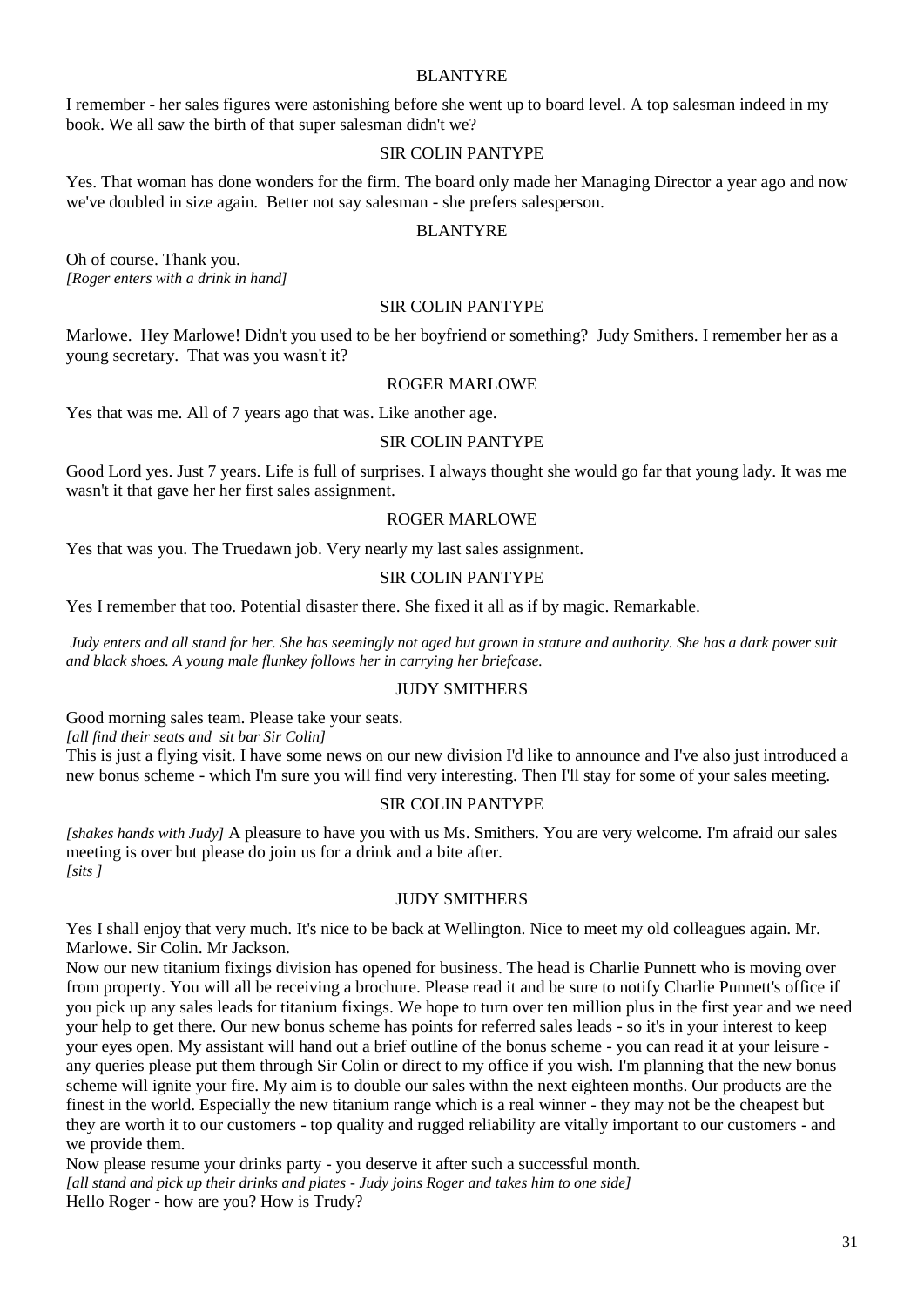#### ROGER MARLOWE

Hello Judy. Congratulations on your promotions. I hear you are doing very well. Trudy is fine thank you - we are planning another holiday in Spain this year.

# JUDY SMITHERS

Yes. Give her my regards. How is the baby? I miss the old days.

#### ROGER MARLOWE

The baby is fine thank you. Yes - we're all getting older. Ha ha. Actually you're not - at least you don't seem to have aged at all. How do you manage that?

#### JUDY SMITHERS

I don't know. Pure thoughts and high minded living I suppose. People do remark on it a lot - those who knew me before.

#### ROGER MARLOWE

Yes - do you plan on settling down and having children some day?

# JUDY SMITHERS

I don't know. Not in the near future for sure. Maybe in the far off yonder.

#### ROGER MARLOWE

Bit like that consultant that started you off. She was a lot older than she looked wasn't she. I seem to remember. Though my memory of her is a bit vague.

*music starts all freeze and lights fade - we hear ten seconds or so of the end of the orgy scene, music and screaming* MUSIC

*then lights come up - all are reanimated*

# JUDY SMITHERS

Wake up Roger! Snap out of it! Nicolette Diralt? I wanted to tell you about Nicolette Diralt. Then you went all catatonic. In a trance.

# ROGER MARLOWE

Oh.

# JUDY SMITHERS

Have you heard she has died? It happened a week ago.

#### ROGER MARLOWE

Oh.

#### JUDY SMITHERS

Hadn't you heard? Yes. It happened a week ago. I was very sad - she was such a help to me when I started out in sales.

#### ROGER MARLOWE

# Oh.

#### JUDY SMITHERS

I met her a few months ago and she said a very odd thing to me - almost as if she knew she had not long to live. Weird. She said I should remember her in a hundred years time.....and she said 'femina sapiens'. Very odd normally 'homo sapiens' isn't it? Sounds like a new species of women. Must be her little joke.

Oh.

# ROGER MARLOWE

# She had a little girl who she had just packed off to boarding school. Apparently she appointed Miss Sew as the little girl's guardian. Do you remember Miss Sew?

JUDY SMITHERS